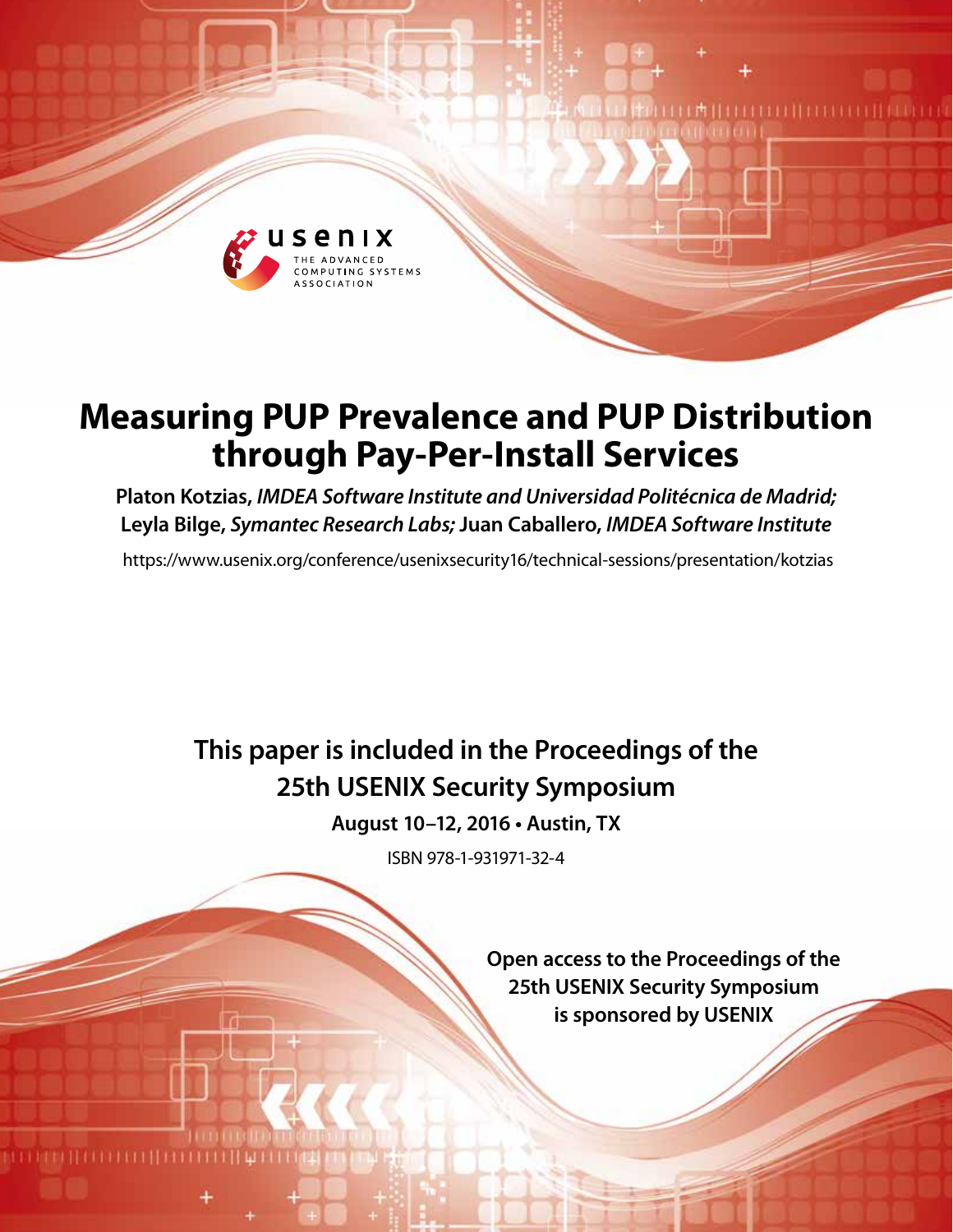## Measuring PUP Prevalence and PUP Distribution through Pay-Per-Install Services

*Platon Kotzias IMDEA Software Institute & Universidad Politecnica de ´ Madrid, Spain platon.kotzias@imdea.org*

*Leyla Bilge Symantec Research Labs Sofia Antipolis, France leyla bilge@symantec.com*

*Juan Caballero IMDEA Software Institute Madrid, Spain juan.caballero@imdea.org*

#### Abstract

Potentially unwanted programs (PUP) such as adware and rogueware, while not outright malicious, exhibit intrusive behavior that generates user complaints and makes security vendors flag them as undesirable. PUP has been little studied in the research literature despite recent indications that its prevalence may have surpassed that of malware.

In this work we perform the first systematic study of PUP prevalence and its distribution through pay-perinstall (PPI) services, which link advertisers that want to promote their programs with affiliate publishers willing to bundle their programs with offers for other software. Using AV telemetry information comprising of 8 billion events on 3.9 million real hosts during a 19 month period, we discover that over half (54%) of the examined hosts have PUP installed. PUP publishers are highly popular, e.g., the top two PUP publishers rank 15 and 24 amongst all software publishers (benign and PUP). Furthermore, we analyze the who-installs-who relationships, finding that 65% of PUP downloads are performed by other PUP and that 24 PPI services distribute over a quarter of all PUP. We also examine the top advertiser programs distributed by the PPI services, observing that they are dominated by adware running in the browser (e.g., toolbars, extensions) and rogueware. Finally, we investigate the PUP-malware relationships in the form of malware installations by PUP and PUP installations by malware. We conclude that while such events exist, PUP distribution is largely disjoint from malware distribution.

#### 1 Introduction

Potentially unwanted programs (PUP) are a category of undesirable software that includes adware and rogue software (i.e., rogueware). While not outright malicious (i.e., malware), PUP behaviors include intrusive advertising such as ad-injection, ad-replacement, pop-ups, and pop-unders; bundling programs users want with undesirable programs; tracking users' Internet surfing; and pushing the user to buy licenses for rogueware of dubious value, e.g., registry optimizers. Such undesirable behaviors prompt user complaints and have led security vendors to flag PUP in ways similar to malware.

There exist indications that PUP prominence has quickly increased over the last years. Already in Q2 2014, AV vendors started alerting of a substantial increase in collected PUP samples [59]. Recently, Thomas et al. [64] showed that ad-injectors, a popular type of PUP that injects advertisements into user's Web surfing, affects 5% of unique daily IP addresses accessing Google [64]. And, Kotzias et al. [35] measured PUP steadily increasing since 2010 in (so-called) malware feeds, to the point where nowadays PUP samples outnumber malware samples in those feeds. Still, the prevalence of PUP remains unknown.

A fundamental difference between malware and PUP is distribution. Malware distribution is dominated by *silent* installation vectors such as drive-by downloads [22, 53], where malware is dropped through vulnerability exploitation. Thus, the owner of the compromised host is unaware a malware installation happened. In contrast, PUP does not get installed silently because that would make it malware for most AV vendors. A property of PUP is that it is installed with the consent of the user, who (consciously or not) approves the PUP installation on its host.

In this work, we perform the first systematic study of PUP prevalence and its distribution through pay-perinstall (PPI) services. PPI services (also called PPI net-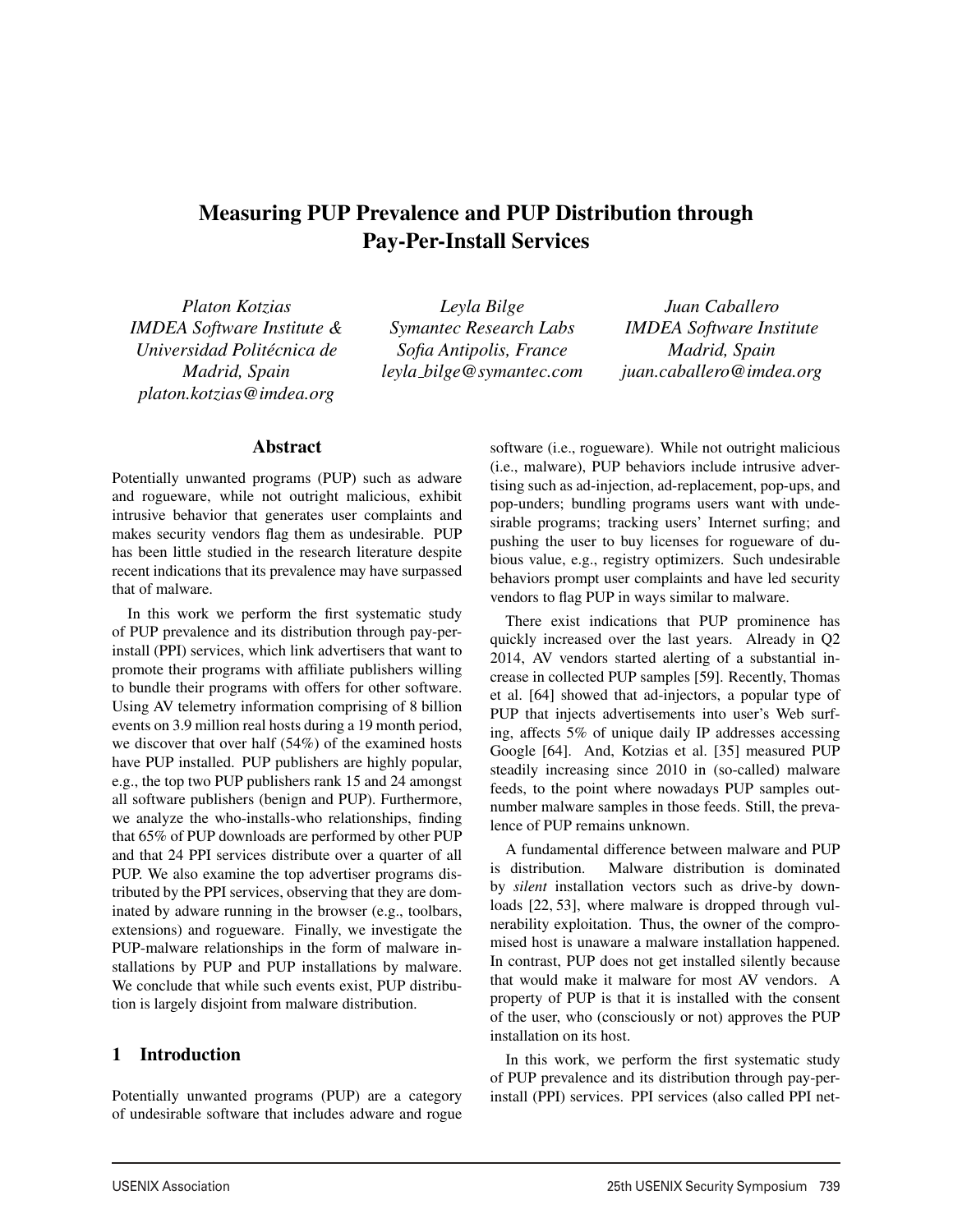works) connect advertisers willing to buy installs of their programs with affiliate publishers selling installs. The PPI services used for distributing PUP are disjoint from silent PPI services studied by prior work [7]. Silent PPI services are exclusively used for malware distribution, while the PPI services we study are majoritarily used for distributing PUP and benign software. In the analyzed PPI services, an affiliate publisher owns an original program (typically freeware) that users want to install. To monetize installations of its free program, the affiliate publisher bundles (or replaces) it with an installer from a PPI service, which it distributes to users looking for the original program. During the installation process of the original program, users are prompted with offers to also install other software, belonging to advertisers that pay the PPI service for successful installs of their advertised programs.

To measure PUP prevalence and its distribution through PPI services we use AV telemetry information comprising 8 billion events on 3.9 million hosts during a 19 month time period. This telemetry contains events where parent programs installed child programs and we focus on events where the publishers of either parent or child programs are PUP publishers. This data enables us to measure the prevalence of PUP on real hosts and to map the who-installs-who relationships between PUP publishers, providing us with a broad view of the PUP ecosystem.

We first measure PUP prevalence by measuring the installation base of PUP publishers. We find that programs from PUP publishers are installed in 54% of the 3.9M hosts examined. That is, more than half the examined hosts have PUP. We rank the top PUP publishers by installation base and compare them with benign publishers. The top two PUP publishers, both of them PPI services, are ranked 15 and 24 amongst all software publishers (benign or not). The top PUP publisher is more popular than NVIDIA, a leading graphics hardware manufacturer. The programs of those two top PUP publishers are installed in 1M and 533K hosts in our AV telemetry dataset, which we estimate to be two orders of magnitude higher when considering all Internet-connected hosts. We estimate that each top 20 PUP publisher is installed on 10M–100M hosts.

We analyze the who-installs-who relationships in the publisher graph to identify and rank top publishers playing specific roles in the ecosystem. This enables us to identify 24 PPI services distributing PUP in our analyzed time period. We also observe that the top PUP advertisers predominantly distribute browser add-ons involved in different types of advertising and by selling software licenses for rogueware. We measure PUP distribution finding that 65% of PUP downloads are performed by other PUP, that the 24 identified PPI services are responsible for over 25% of all PUP downloads, and that advertiser affiliate programs are responsible for an additional 19% PUP downloads.

We also examine the malware-PUP relationships, in particular how often malware downloads PUP and PUP downloads malware. We find 11K events (0.03%) where popular malware families install PUP for monetization and 5,586 events where PUP distributes malware. While there exist cases of PUP publishers installing malware, PUP–malware interactions are not prevalent. Overall, it seems that PUP distribution is largely disjoint from malware distribution. Finally, we analyze the top domains distributing PUP, finding that domains from PPI services dominate by number of downloads.

#### Contributions:

- We perform the first systematic study of PUP prevalence and its distribution through PPI services using AV telemetry comprising 8B events on 3.9M hosts over a 19-month period.
- We measure PUP prevalence on real hosts finding that 54% have PUP installed. We rank the top PUP publishers by installation base, finding that the top two PUP publishers rank 15 and 24 amongst all (benign and PUP) software publishers. We estimate that the top 20 PUP publishers are each installed on 10M-100M hosts.
- We build a publisher graph that captures the whoinstalls-who relationships between PUP publishers. Using the graph we identify 24 PPI services and measure that they distribute over 25% of the PUP.
- We examine other aspects of PUP distribution including downloads by advertiser affiliate programs, downloads of malware by PUP, downloads of PUP by malware, and the domains from where PUP is downloaded. We conclude that PUP distribution is largely disjoint from malware distribution.

## 2 Overview and Problem Statement

2

This section first introduces the PPI ecosystem (Section 2.1), then details the datasets used (Section 2.2), and finally describes our problem and approach (Section 2.3).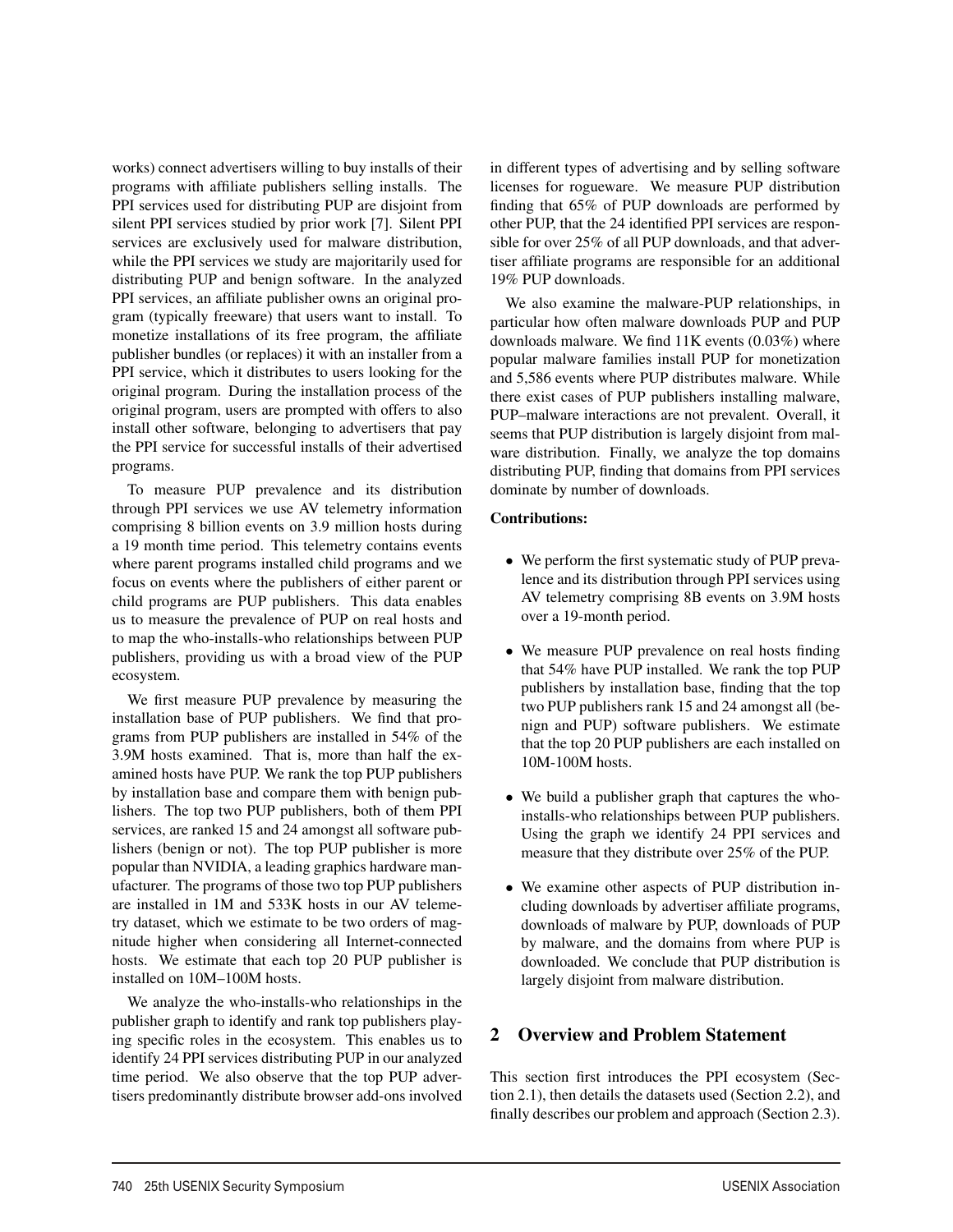

Figure 1: Typical transactions in the PPI market.  $(\mathbf{0})$ Advertisers provide software they want to have installed, and pay a PPI service to distribute it.  $(②)$  Affiliate publishers register with the PPI service, provide their program, and receive a bundle of their program with the PPI installer. (➌) Affiliate publishers distribute their bundle to target users. (➍) The PPI service pays affiliate publishers a bounty for any successful installations they facilitated.

#### 2.1 Pay-Per-Install Overview

The PPI market, as depicted in Figure 1, consists of three main actors: *advertisers*, *PPI services/networks*, and *affiliate publishers*. *Advertisers* are entities that want to install their programs onto a number of target hosts. They wish to *buy installs* of their programs. The PPI service receives money from advertisers for the service of installing their programs onto the target hosts. They are called advertisers because they are willing to pay to promote their programs, which are offered to a large number of users by the PPI service. Advertiser programs can be benign, potentially unwanted (PUP), and occasionally malware.

*Affiliate publishers* are entities that *sell installs* to PPI services. They are often software publishers that own programs (e.g., freeware) that users may want to install, and who offer the advertiser programs to those users installing their programs. This enables affiliate publishers to monetize their freeware, or to generate additional income on top of the normal business model of their programs. They can also be website owners that offer visi-

3

| Country              | Avg    | Range           |
|----------------------|--------|-----------------|
| <b>United States</b> | \$1.30 | \$0.70-\$2.00   |
| United Kingdom       | \$0.80 | \$0.40-\$1.50   |
| Australia            | \$0.40 | \$0.30-\$0.50   |
| Canada               | \$0.40 | \$0.30-\$0.50   |
| France               | \$0.28 | $$0.15 - $0.50$ |
| Germany              | \$0.25 | \$0.10-\$0.40   |
| New Zealand          | \$0.23 | $$0.15 - $0.35$ |
| <b>Ireland</b>       | \$0.19 | $$0.15 - $0.25$ |
| Denmark              | \$0.18 | $$0.15 - $0.20$ |
| Austria              | \$0.16 | $$0.15 - $0.20$ |
| Netherlands          | \$0.16 | \$0.10-\$0.20   |
| Finland              | \$0.15 | \$0.10-\$0.20   |
| Norway               | \$0.15 | $$0.05 - $0.20$ |
| Switzerland          | \$0.12 | \$0.03-\$0.20   |
| Spain                | \$0.11 | \$0.03-\$0.20   |

Table 1: Top 15 countries with the highest average price per install collected from 3 PPI services [8,9,50] on June 2016.

tors to download an installer from the PPI service, thus selling installs on the visitor's machines. Affiliate publishers are often referred simply as publishers, but we use publishers to refer to software owners, and affiliate publishers for those signing up to PPI services.

The PPI service acts as a middle man that buys installs from affiliate publishers and sells installs to advertisers. The PPI service credits the affiliate publisher a *bounty* for each confirmed installation, i.e., affiliate displays an offer for an advertised program *and* the user approves and successfully installs the advertised program.

Affiliate publishers are paid between \$2.00 and \$0.01 per install depending on the geographic location. Prices vary over time based on offer and demand and the current price is typically only available to registered affiliate publishers. Table 1 shows the prices paid to affiliate publishers for the most demanded countries on June 25th, 2016 by 3 PPI services that publicly list their prices to attract affiliate publishers. The highest paid country is the United States with an average install price of \$1.30, followed by the United Kingdom (\$0.80), Australia and Canada (\$0.40), and European countries starting at \$0.30 for France. The cheapest installs are \$0.03–\$0.01 for Asian and African countries (typically part of a "Rest of the World" region). In comparison, prices paid to affiliate publishers by silent PPI services that distribute malware range \$0.18-–\$0.01 per install [7]. This shows that malware distribution can be an order of magnitude cheaper for the most demanded countries.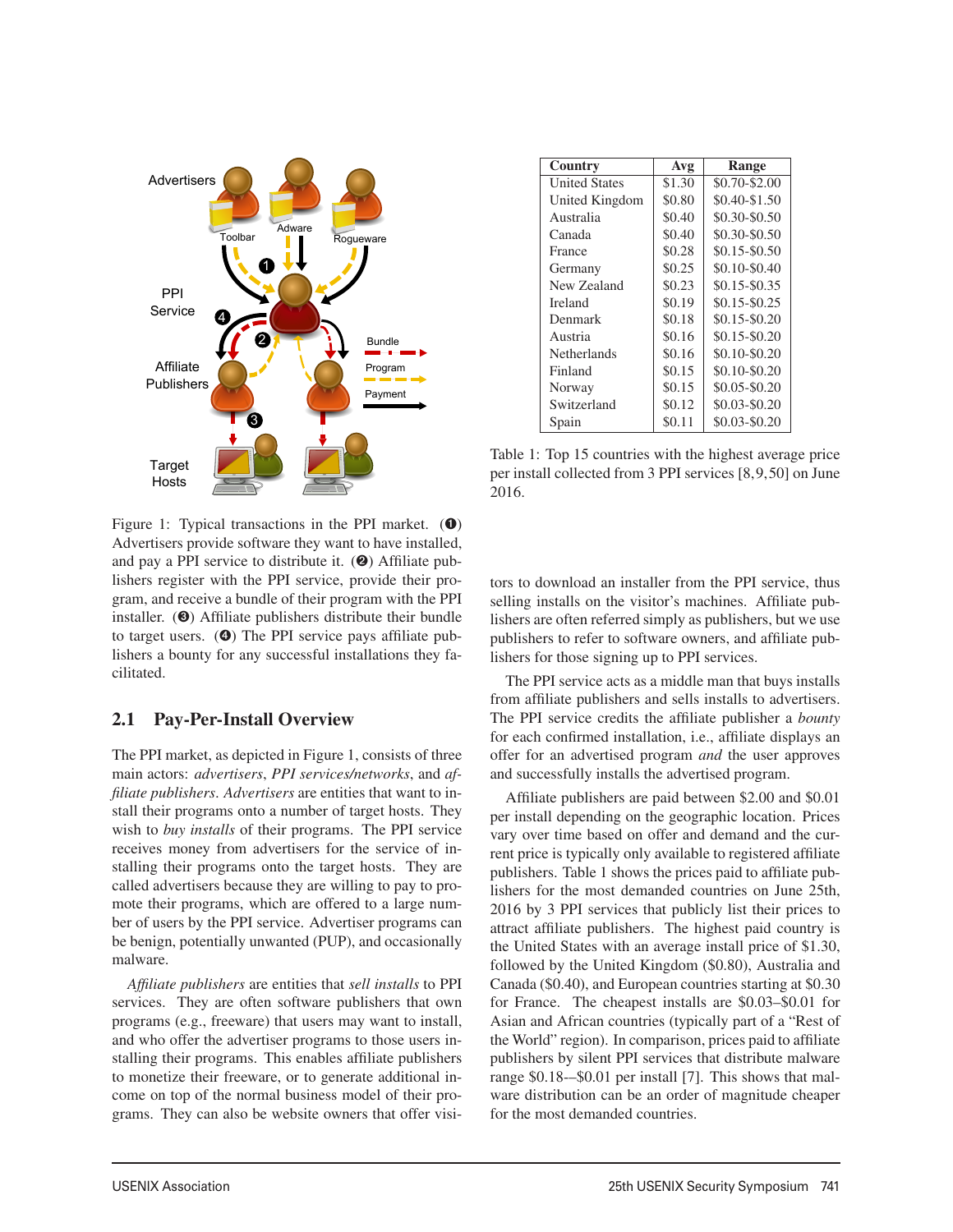A common PPI model (depicted in Figure 1) is that the affiliate publisher provides the PPI service with its program executable and the PPI service *wraps* (i.e., bundles) the affiliate's program with some *PPI installer* software, and returns the bundle/wrapper to the affiliate publisher. The affiliate publisher is then in charge of distributing the bundle to users interested in the affiliate's program. The distribution can happen through different vectors such as websites that belong to the affiliate publisher or uploading the bundle to *download portals* such as Download.com [15] or Softonic [61]. When a user executes the wrapper, the wrapper installs the affiliate's program and during this installation it offers the user to install other advertised programs. If the user downloads and installs one of the offers, the PPI service pays a bounty to the affiliate's account.

An affiliate publisher can register with a PPI service even it if it does not own programs that users want to install. Some PPI services look for affiliate website owners whose goal is to convince visitors of their websites to download and run an installer from the PPI service. Furthermore, some PPI services offer a *pre-wrapped software* model where the PPI service wraps its own software titles with the advertiser offers, and provides the bundle to the affiliate publishers [29]. Some PPI services even allow affiliate publishers to monetize on third-party free programs (e.g., GNU).

Some download portals such as Download.com run their own PPI service. When publishers upload their programs to the portal (e.g., through Upload.com) they are offered if they want to monetize their programs. If so, the download portal wraps the original program and makes the bundle available for download. In this model the download portal is in charge of distribution.

Another distribution model are *affiliate programs* where an advertiser uses affiliate publishers to distribute its software directly, without a PPI service. This is a oneto-many distribution model, in contrast with the manyto-many distribution model of PPI services.

#### 2.2 Datasets

Our paper leverages several datasets to conduct a systematic investigation about PUP prevalence and distribution. We analyze WINE's binary downloads dataset [16] to trace PUP installations by real users and their parent/child (downloader/downloadee) relationships, the list of signed malicious executables from the Malsign project [35] to cluster together executables signed by different signers that belong to the same publisher,

4

| <b>Dataset</b>      | Data                     | Count          |
|---------------------|--------------------------|----------------|
| WINE                | Events Analyzed          | 8 B            |
| $01/2013 - 07/2014$ | Events with Parent       | 90 M           |
|                     | Total number of Machines | 3.9 M          |
|                     | All Files                | 2.6M           |
|                     | <b>Parent Files</b>      | 657 K          |
|                     | Child Files              | 2 <sub>M</sub> |
|                     | Signed Files             | 982 K          |
|                     | Publishers               | 6 K            |
|                     | Parent Publishers        | 1.4 K          |
|                     | Child Publishers         | 6 K            |
|                     | Events with URL          | 1.1 M          |
|                     | <b>URLs</b>              | 290 K          |
|                     | <b>FODNs</b>             | 13.4 K         |
|                     | <b>ESLDs</b>             | 7.5 K          |
| Malsign             | Signed executables       | 142K           |
| VirusTotal          | Reports                  | 12 M           |
|                     | Feed Reports             | 11 M           |
|                     | <b>WINE Reports</b>      | 1.1 M          |
|                     | Malsign Reports          | 142 K          |

Table 2: Summary of datasets used.

and VirusTotal [67] reports for enriching the previous datasets with additional file meta-data (e.g., AV detections, file certificates for samples not in Malsign). Table 2 summarizes these datasets.

WINE. The Worldwide Intelligence Network Environment (WINE) [17] provides researchers a platform to analyze data collected from Symantec customers that optin to the collection. This data consists of anonymous telemetry reports about security events (e.g., AV detections, file downloads) on millions of real computers in active use around the world.

In this work, we focus on the *binary downloads* dataset in WINE, which records meta-data about all executable files (e.g., EXE, DLL) and compressed archives (e.g., ZIP, RAR, CAB) downloaded by Windows hosts regardless if they are malicious or benign. Each *event* in the dataset can correspond to (1) a download of an executable file or compressed archive over the network, or (2) the extraction of a file from a compressed archive. For our work, we analyze the following fields: the serverside timestamp of the event, the unique identifier for the machine where the event happens, the SHA256 hash of the child file (i.e., downloaded or extracted), the SHA256 hash of the parent process (i.e., downloader program or decompressing tool), the certificate subject for the parent and child files if they are signed, and, when available, the URL from where the child file was downloaded. The files themselves are not included in the dataset.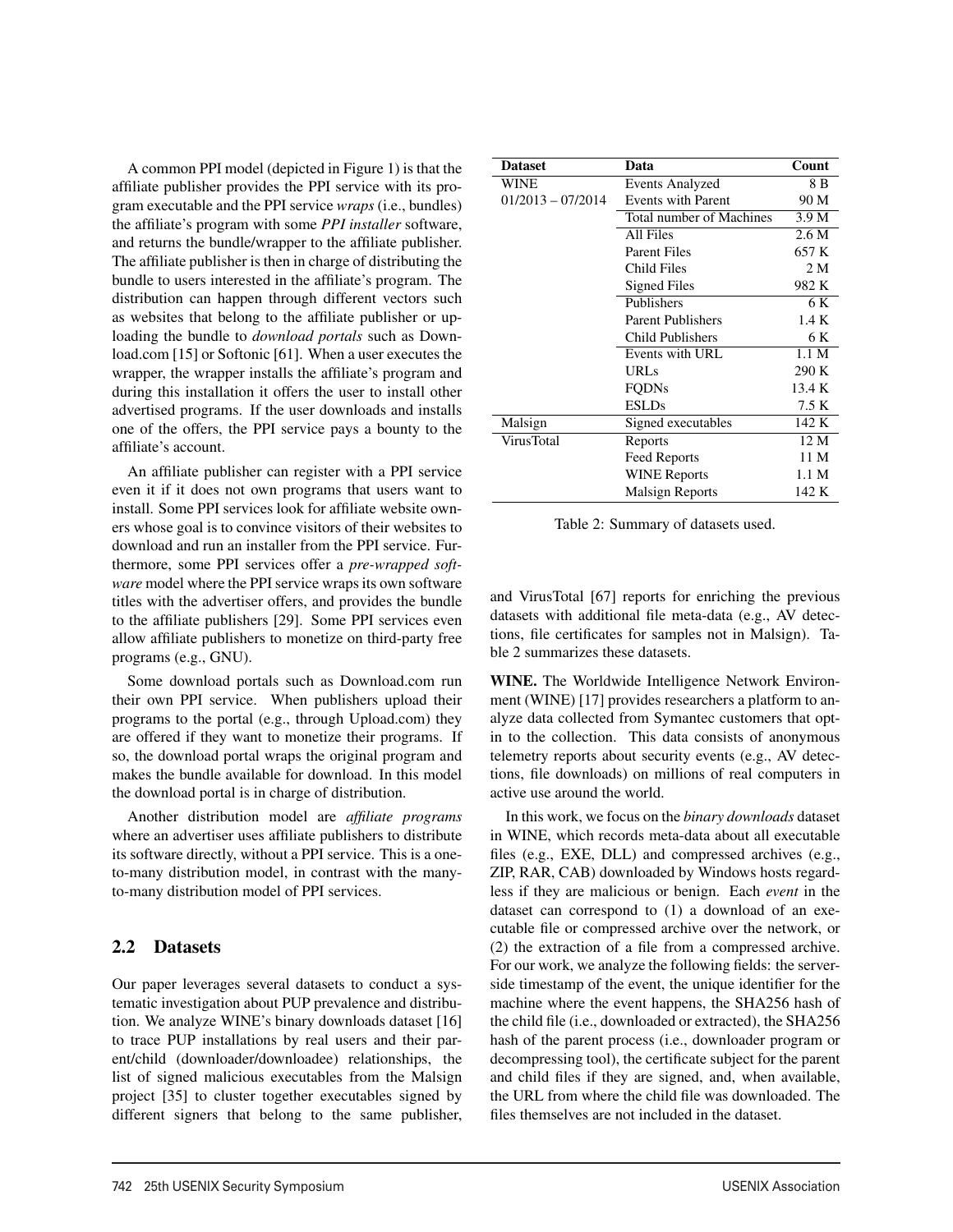We focus our analysis on the 19 months between January 1st 2013 and July 23rd 2014. As our goal is to analyze PUP (i.e., executables from PUP publishers), we only monitor the downloads of PUP and the files that are downloaded by PUP, i.e., events where either the child or the parent is PUP. This data corresponds to 8 billion events. The details of the data selection methodology are explained in Section 3. Out of 8 B events, 90 M events have information about the parent file that installed the PUP. Those events comprise 2.6 M distinct executables out of which 982 K (38%) are signed by 6 K publishers.

A subset of 1.1 M events provide information about the URL the child executable was downloaded from. These events contain 290 K unique URLs from 13.4 K fully qualified domain names (FQDNs). To aggregate the downloads initiated from the same domain owner, we extract the effective second-level domain (ESLD) from the FQDN. For example, the ESLD of www.google.com is the 2LD google.com, however, the ESLD of www.amazon.co.uk is the 3LD amazon.co.uk since different entities can request co.uk subdomains. We extract the ESLDs of the domains by consulting Mozilla's public suffix list [54].

Malsign. To cluster executables in the WINE binary downloads dataset signed by different entities that belong to the same publisher, we leverage a dataset of 142 K signed malware and PUP from the Malsign project [35]. This dataset includes the samples and their clustering into families. The clustering results are based on statically extracted features from the samples with a focus on features from the Windows Authenticode signature [39]. These features include: the leaf certificate hash, leaf certificate fields (i.e., public key, subject common name and location), the executable's hash in the signature (i.e., Authentihash), file metadata (i.e., publisher, description, internal name, original name, product name, copyright, and trademarks), and the PEhash [68]. From the clustering results we extract the list of publisher names (subject common name in the certificates) in the same cluster, which should belong to the same publisher.

VirusTotal. VirusTotal [67] is an online service that analyzes files and URLs submitted by users. One of its services is to scan the submitted binaries with antivirus products. VirusTotal also offers a web API to query meta-data on the collected files including the AV detection rate and information extracted statically from the files. We use VirusTotal to obtain additional metadata about the WINE files, as well as from 11 M malicious/undesirable executables from a feed. In particular, we obtain: AV detection labels for the sample, first seen timestamp, detailed certificate information, and values of fields in the PE header. This information is not available otherwise as we do not have access to the WINE files that are not in Malsign, but we can query VirusTotal using the file hash. We consider that a file is malicious if at least 4 AV engines in the VT report had a detection label for it, a threshold also used in prior works to avoid false positives [35].

#### 2.3 Problem Statement

In this paper we conduct a systematic analysis of PUP prevalence and its distribution through PPI services. We split our measurements in two main parts. First, we measure how prevalent PUP is. This includes what fraction of hosts have PUP installed, which are the top PUP publishers, and what is the installation base of PUP publishers in comparison with benign publishers. Then, we measure the PPI ecosystem including who are the top PPI services and PUP advertisers, what percentage of PUP installations are due to PPI services and advertiser affiliate programs, what are the relationships between PUP and malware, and what are the domains from where PUP is downloaded.

We do not attempt to differentiate what behaviors make a program PUP or malware, but instead rely on AV vendors for this. We leverage the prior finding that the majority of PUP (and very little malware) is properly signed. In particular, signed executables flagged by AV engines are predominantly PUP, while malware rarely obtains a valid code signing chain due to identity checks implemented by CAs [35]. Using that finding, we consider PUP any signed file flagged by at least 4 AV engines. Thus, the term PUP in this paper includes different types of files that AV vendors flag as PUP including undesirable advertiser programs, bundles of publisher programs with PPI installers, and stand-alone PPI installers.

To measure PUP prevalence, we first identify a list of dominant PUP publishers extracted from the code signing certificates from the 11M VT reports from the malware feed (Section 3). Then, we group publisher names (i.e., subject strings in code signing certificates) from the same entity into publisher clusters (Section 4). Finally, we use the WINE binary reputation data to measure the PUP installation base, as well as the installation base of individual PUP and benign publisher clusters (Section 5). Since we focus on signed executables, our numbers constitute a lower bound on PUP and publisher prevalence.

To measure the PPI ecosystem, we build a publisher graph that captures the who-installs-who relationships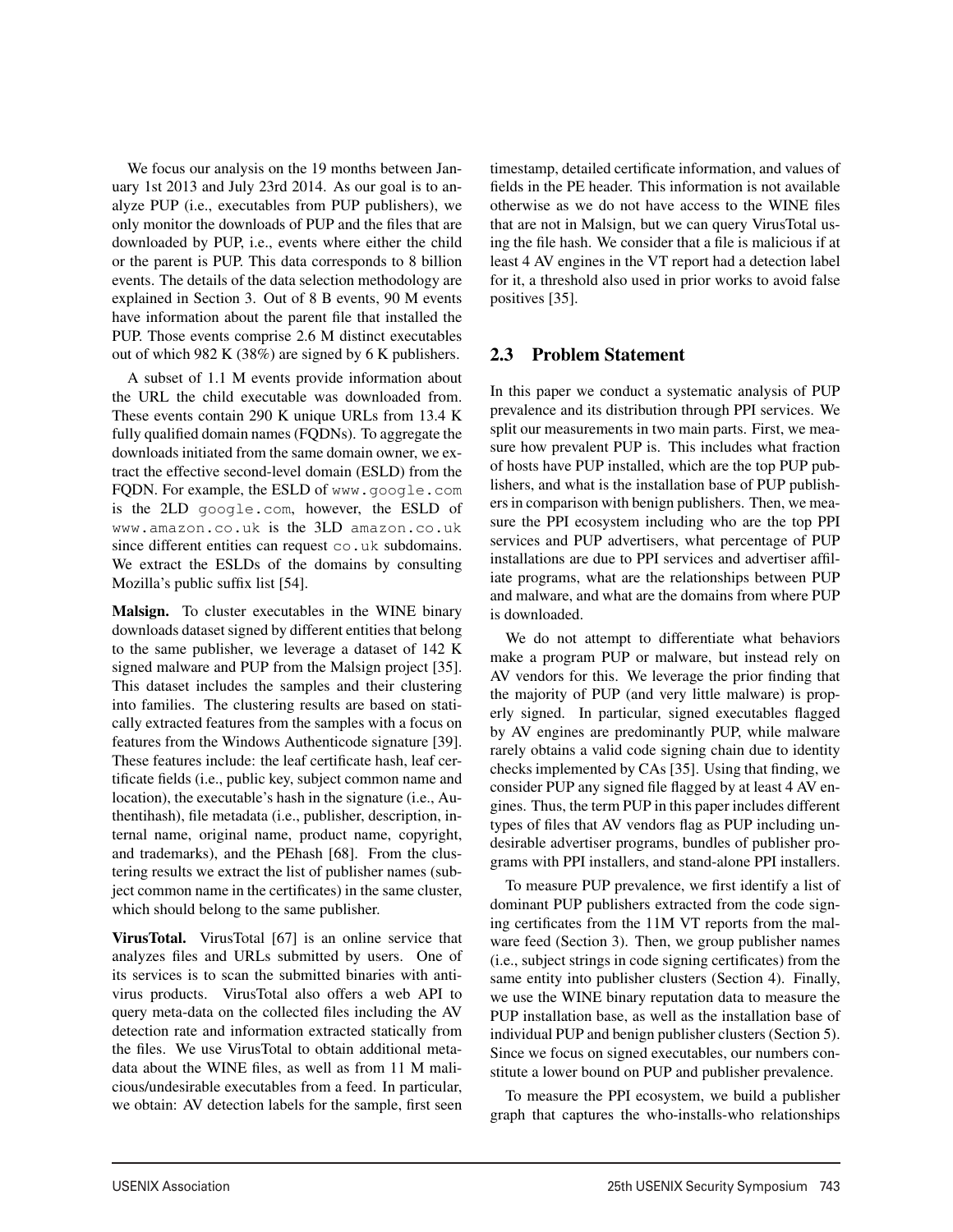among PUP publishers. We use the graph for identifying PPI services and PUP advertisers (Section 6). Then, we measure the percentage of PUP installations due to PPI services and advertiser affiliate programs (Section 7). Next, we analyze the downloads of malware by PUP and the downloads of PUP by malware (Section 8). Finally, we examine the domains from where PUP is downloaded (Section 9).

## 3 Identifying PUP Publishers

The first step in our approach is to identify a list of dominant PUP publishers. As mentioned earlier, prior work has shown that signed executables flagged by AV engines are predominantly PUP, while malware is rarely properly signed. Motivated by this finding, we identify PUP publishers by ranking publishers of signed binaries flagged by AV vendors, by the number of samples they sign.

For this, we obtain a list of 11M potentially malicious samples from a "malware" feed and query them in Virus-Total to collect their VT reports. From these reports, we keep only executables flagged by at least 4 AV vendors to make sure we do not include benign samples in our study. We further filter out executables with invalid signatures, i.e., whose publisher information cannot be trusted. These filtering steps leave us with 2.5M binaries whose signatures validated at the time of signing. These include executables whose certificate chain still validates, those with a revoked certificate, and those with expired certificates issued by a valid CA.

From each of the 2.5M signed executables left, we extract the publisher's subject common name from the certificate information in its VT report. Hereinafter, we will refer to the publisher's subject common name as publisher name. Oftentimes, publisher names have some variations despite belonging to the same entity. For example, MyRealSoftware could use both "MyRealSoftware S.R.U" and "MyRealSoftware Inc" in the publisher name. Thus, we perform a normalization on the publisher names to remove company suffixes such as Inc., Ltd. This process outputs a list of 1,440 normalized PUP publisher names. Table 11 in the Appendix shows the top 20 normalized PUP publisher names by number of samples signed in the feed. These 20 publishers own 56% of the remaining signed samples after filtering.

Clearly, our list does not cover all PUP publishers in the wild. This would not be possible unless we analyzed all existing signed PUP. However, the fact that we analyze 2.5M of undesirable/malicious signed samples gives us confidence that we cover the top PUP publishers.

6

Those 1,440 PUP publisher names are used to scan the file publisher field in WINE's binary downloads dataset to identify events that involve samples from those PUP publishers, i.e., where a parent or child file belongs to the 1,440 PUP publishers. As shown in Table 2, there are 8 B such events.

Note that at this point we still do not know whether different publisher names (i.e., entries in Table 11) belong to the same PUP publisher. For example, some popular publisher names such as Daniel Hareuveni, Stepan Rybin, and Stanislav Kabin are all part of Web Pick Internet Holdings Ltd, which runs the InstalleRex PPI service. The process to cluster publisher names that belong to the same publisher is described in Section 4.

## 4 Clustering Publishers

PUP authors use certificate polymorphism to evade detection by certification authorities and AV vendors [35]. Two common ways to introduce certificate polymorphism are applying small variations to reuse the same identity / publisher name (e.g. apps market ltd, APPS Market Inc., Apps market Incorporated) and using multiple identities (i.e., companies or persons) to obtain code signing certificates. We cluster publisher names that belong to the same publisher according to similarities on the publisher names, domain names in events with URLs, and Malsign clustering results.

Publisher name similarity. This feature aims to group together certificates used by the same identity that have small variations on the publisher name. Since the WINE binary downloads dataset contains the publisher name for parent and child files, this feature can be used even when a signed sample has no VT report and we do not have the executable (i.e., not in Malsign). The similarity between two publisher names is computed in two parts: first derive a list of normalized tokens from each publisher name through four steps and then compute similarity between the token lists.

To obtain the token list of a publisher name, the first step is to extract parenthesized strings as separate tokens. For example, given the publisher name "Start Playing (Start Playing (KnockApps Limited))" this step produces 3 tokens: "Start Playing", "Start Playing", and "Knock-Apps Limited". The second step converts each token to lowercase and removes all non-alphanumeric characters from the token. The third step removes from the tokens company extensions (e.g., ltd, limited, inc, corp), geographical locations (e.g., countries, cities), and the string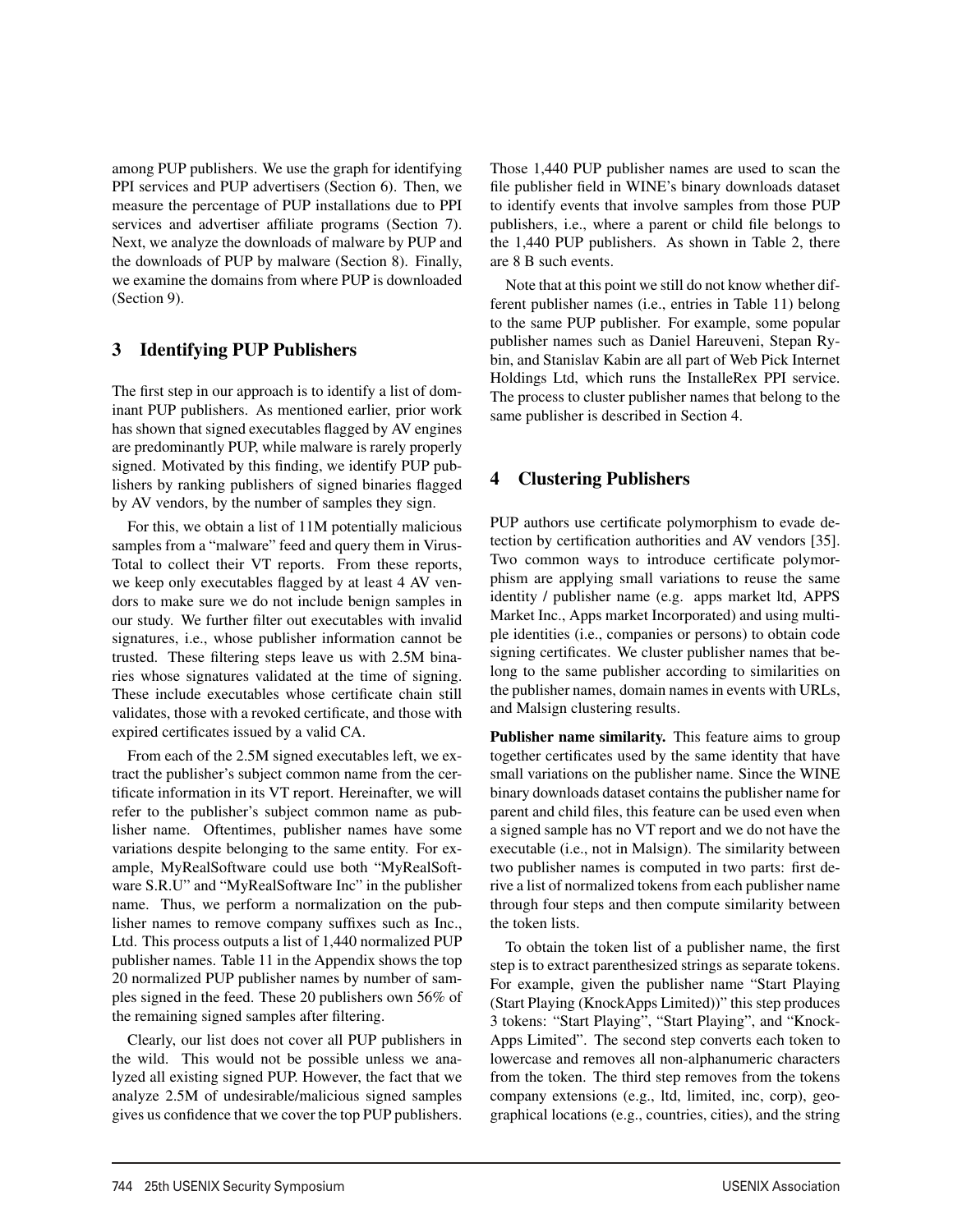|       |       | Publishers   Clusters   Singletons   Largest   Median |     |  |
|-------|-------|-------------------------------------------------------|-----|--|
| 6.066 | 5.074 | 4.534                                                 | 103 |  |

|  | Table 3: Publisher clustering results. |  |  |
|--|----------------------------------------|--|--|
|--|----------------------------------------|--|--|

"Open Source Developer", which appears in code signing certificates issued to individual developers of open source projects. Finally, tokens that have less than 3 characters and duplicate tokens are removed.

To compute the similarity between two token lists, for each pair of publisher names  $P_1$  and  $P_2$ , we calculate the normalized edit distance among all token pairs  $(t_i, t_j)$ where  $t_i$  belongs to  $P_1$  and  $t_i$  to  $P_2$ . If the edit distance between  $P_1$  and  $P_2$  is less than 0.1, we consider these two publishers to be the same. We selected this threshold after experimenting with different threshold values over 1,157 manually labeled publisher names. The edit distance threshold of 0.1 allowed us grouping the 1,157 publisher names into 216 clusters with 100% precision, 81.9% recall, and 86.4% F1 score.

Child download domains. If child executables signed by different publisher names are often downloaded from the same domains, that is a good indication that the publisher names belong to the same entity. To capture this behavior, we compute the set of ESLDs from where files signed by the same publisher name have been downloaded. Note that we exclude ESLDs that correspond to file lockers and download portals as they are typically used by many different publishers. The publisher names whose Jaccard Index of their ESLD sets is over 0.5 are put to the same cluster.

Parent download domains. Similarly, if parent files signed by different publisher names download from a similar set of domains, this indicates the publisher names likely belong to the same entity. This feature first computes the set of ESLDs from where parent files signed by the same publisher name download (excluding file lockers and download portals). Publisher names whose Jaccard Index is over 0.5 are put to the same cluster.

Malsign clustering. For each Malsign cluster we extract the list of distinct publisher names used to sign executables in the cluster, i.e., Subject CN strings extracted from certificates for files in the cluster. We consider that two publisher names in the same Malsign cluster belong to the same publisher.

Final clustering. We group publisher names into the same cluster if they satisfy at least one of the first 3 features explained above or are in the same Malsign cluster. Table 3 summarizes the clustering, which produces 5,074 clusters from 6,066 publisher names.

7

## 5 PUP Prevalence

In this Section, we measure the prevalence of PUP, based on the number of hosts in the WINE binary downloads dataset (i.e., WINE hosts) that have installed programs from PUP publishers. We measure the total number of WINE hosts affected by PUP, rank PUP publishers by installation base, and compare the installation base of PUP publishers to benign publishers.

We first compute the *detection ratio* (DR) for each cluster, which is the number of samples signed by publishers in the cluster flagged by at least 4 AVs, divided by the total number of samples in the cluster for which we have a VT report. We mark as PUP those clusters with  $DR > 5\%$ , a threshold chosen because is the lowest that leaves out known benign publishers. From this point on, when we refer to PUP publishers, we mean the 915 publisher clusters with  $DR > 5\%$ .

Note that the number of WINE hosts with installed programs from a publisher cluster constitutes a quite conservative lower bound on the number of hosts across the Internet that have programs installed from that publisher. It captures only those Symantec customers that have opted-in to share data and have been sampled into WINE. If we take into account that Symantec only had 8% of the AV market share in January 2014 [47] and that only  $\frac{1}{16}$  of Symantec users that opt-in to share telemetry are sampled into WINE [6], we estimate that the number of WINE hosts is two orders of magnitude lower than the corresponding number of Internet-connected hosts. Furthermore, we do not count WINE hosts with only unsigned PUP executables installed.

PUP prevalence. We find 2.1M WINE hosts, out of a total 3.9M WINE hosts in our time period, with at least one executable installed from the 915 PUP clusters. Thus, 54% of WINE hosts have PUP installed. This ratio is a lower bound because we only count signed PUP executables (i.e., we ignore unsigned PUP executables) and also because our initial PUP publisher list in Section 3 may not be complete. Thus, PUP is prevalent: more than half of the hosts examined have some PUP installed.

Top PUP publishers. Table 4 shows the top 20 PUP publishers by WINE installation base and details the cluster name, whether the publisher is a PPI service (this classification is detailed in Section 6), the number of publisher names in the cluster, detection ratio, and host installation base. The number of publishers ranks from singleton clusters up to 48 publishers for IronSource, an Israeli PPI service. The installation bases for the top 20 PUP publishers range from 200K up to over 1M for Pe-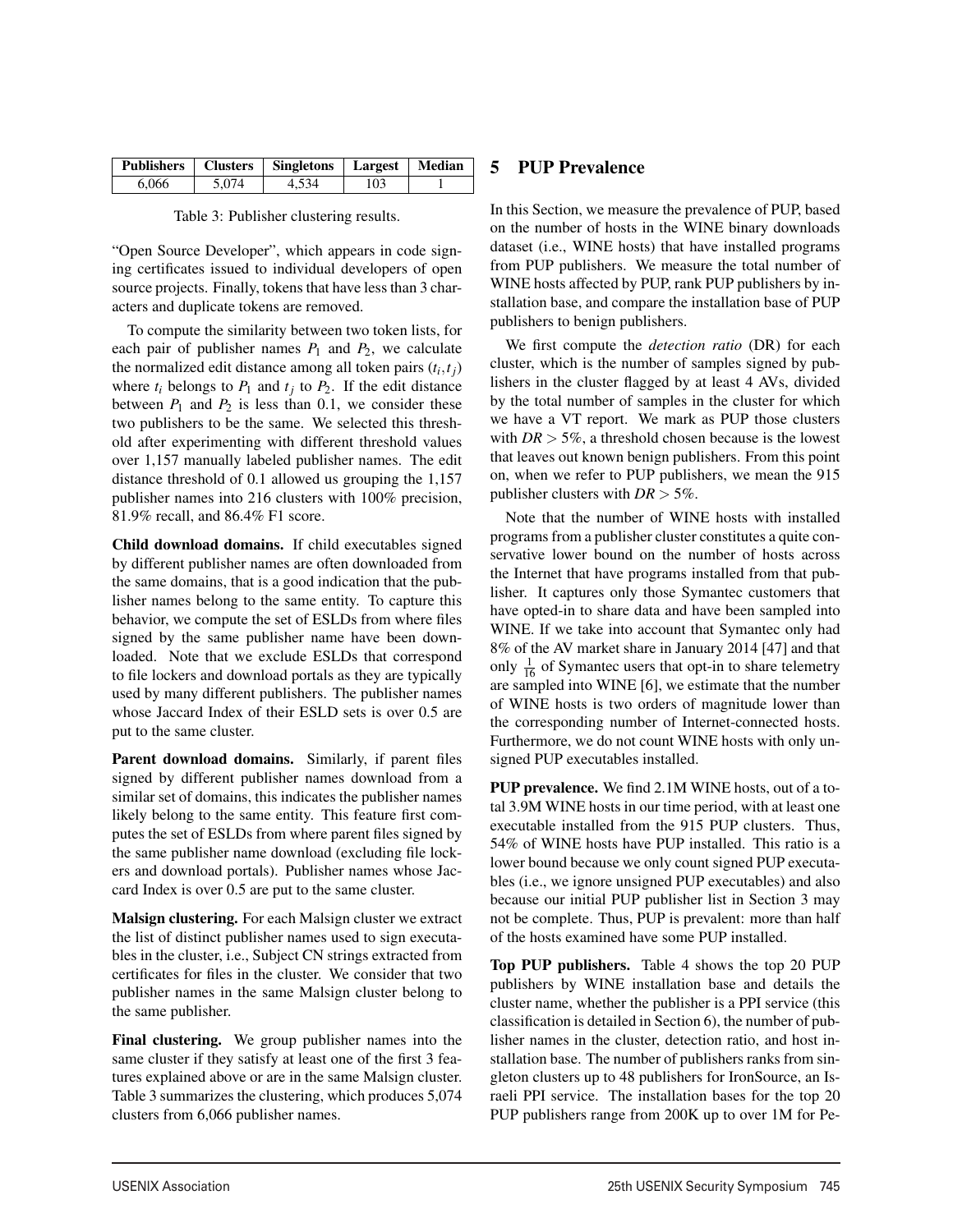| #              | <b>Cluster</b>         | <b>PPI</b>   | Pub            | <b>DR</b> | <b>Hosts</b> |
|----------------|------------------------|--------------|----------------|-----------|--------------|
| 1              | Perion Network         |              | 5              | 52%       | 1.0M         |
| $\overline{c}$ | Mindspark              | Х            | 1              | 85%       | 533K         |
| 3              | Bandoo Media           | Х            | 5              | 46%       | 373K         |
| 4              | Web Pick               |              | 21             | 79%       | 346K         |
| 5              | IronSource             |              | 48             | 81%       | 332K         |
| 6              | Babylon                | Х            | 1              | 38%       | 330K         |
| $\overline{7}$ | <b>JDI BACKUP</b>      | X            | 1              | 56%       | 328K         |
| 8              | Systweak               | Х            | 3              | $37\%$    | 320K         |
| 9              | OpenCandy              | ✓            | 1              | 55%       | 311K         |
| 10             | Montiera Technologies  | Х            | $\overline{c}$ | 54%       | 303K         |
| 11             | Softonic International | X            | $\overline{c}$ | 70%       | 292K         |
| 12             | PriceGong Software     | X            | $\mathbf{1}$   | 18%       | 292K         |
| 13             | Adknowledge            | $\checkmark$ | 7              | 75%       | 277K         |
| 14             | Adsology               | Х            | 2              | 77%       | 276K         |
| 15             | <b>Visual Tools</b>    | Х            | $\overline{c}$ | 70%       | 275K         |
| 16             | <b>BitTorrent</b>      | X            | 1              | 40%       | 271K         |
| 17             | Wajam                  | Х            | 2              | 87%       | 218K         |
| 18             | W3i                    |              | 4              | 93%       | 216K         |
| 19             | iBario                 |              | 15             | 84%       | 208K         |
| 20             | Tuguu                  |              | 14             | 94%       | 200K         |

Table 4: Top 20 PUP publishers by installation base.

rion Network, an Israeli PPI service that bought the operations of the infamous Conduit toolbar in 2013. As explained earlier, these numbers are a quite conservative lower bound. We estimate the number of Internetconnected computers for these publishers to be two orders of magnitude larger, in the range of tens of millions, and up to a hundred million, hosts. We have found anecdotal information that fits these estimates. For example, an adware developer interviewed in 2009 claimed to have control over 4M machines [12].

Comparison with benign publishers. Table 5 shows the top 20 publisher clusters, benign and PUP, in WINE. The most common publishers are Microsoft and Symantec that are installed in nearly all hosts. The Perion Network / Conduit PPI network ranks 15 overall. That is, there are only 14 benign software publishers with a larger installation base than the top PUP publisher. Perion Network is more prevalent than well known publishers such as Macrovision and NVIDIA. The second PUP publisher (Mindspark Interactive Network) has the rank 24. This highlights that top PUP publishers are among the most widely installed software publishers.

A reader may wonder if we could also compute the installation base for malware families. Unfortunately, due to malware being largely unsigned and highly polymorphic, we would need to first classify millions of files in WINE (without having access to the binaries) before we can perform the ranking.

8

| #  | <b>Cluster</b>                | <b>PUP</b> | <b>Hosts</b> |
|----|-------------------------------|------------|--------------|
| 1  | Microsoft                     | Х          | 3.9M         |
| 2  | Symantec                      | Х          | 3.8M         |
| 3  | <b>Adobe Systems</b>          | Х          | 3.5M         |
| 4  | Google                        | Х          | 3.1M         |
| 5  | Apple                         | Х          | 1.8M         |
| 6  | <b>Intel</b>                  | Х          | 1.6M         |
| 7  | Sun Microsystems              | Х          | 1.6M         |
| 8  | Cyberlink                     | Х          | 1.6M         |
| 9  | <b>GEAR Software</b>          | Х          | 1.5M         |
| 10 | Hewlett-Packard               | Х          | 1.5M         |
| 11 | Oracle                        | Х          | 1.4M         |
| 12 | Skype Technologies            | Х          | 1.3M         |
| 13 | Mozilla Corporation           | Х          | 1.0M         |
| 14 | McAfee                        | Х          | 1.0M         |
| 15 | Perion Network / Conduit      | ✓          | 1.0M         |
| 16 | WildTangent                   | Х          | 941K         |
| 17 | Macrovision Corporation       | Х          | 802K         |
| 18 | <b>LEAD</b> Technologies      | Х          | 775K         |
| 19 | <b>NVIDIA</b> Corporation     | Х          | 722K         |
| 20 | Ask.com                       | Х          | 624K         |
| 24 | Mindspark Interactive Network |            | 533K         |

Table 5: Top publishers by install base (benign and PUP).

## 6 Classifying Publishers

Among the 5,074 PUP publisher clusters obtained in Section 4 we want to identify important clusters playing a specific role in the ecosystem. In particular, we want to identify clusters that correspond to PPI services and to examine the type of programs distributed by the dominant advertisers. For this, we first build a *publisher graph* that captures the who-installs-who relationships. Then, we apply filtering heuristics on the publisher graph to select a subset of publishers that likely hold a specific role, e.g., PPI service. Finally, we manually classify the filtered publishers into roles by examining Internet resources, e.g., publisher web pages, PPI forums, and the Internet Archive [32].

Publisher graph. The publisher graph is a directed graph where each publisher cluster is a node and an edge from cluster  $C_A$  to cluster  $C_B$  means there is at least one event where a parent file from *CA* installed a child file from  $C_B$ . Self-edges are excluded, as those indicate program updates and downloads of additional components from the same publisher. Note that an edge captures download events between parent and child clusters across all hosts and the 19 months analyzed. Thus, the publisher graph captures the who-installs-who relationships over that time period, enabling a birds-eye view of the ecosystem.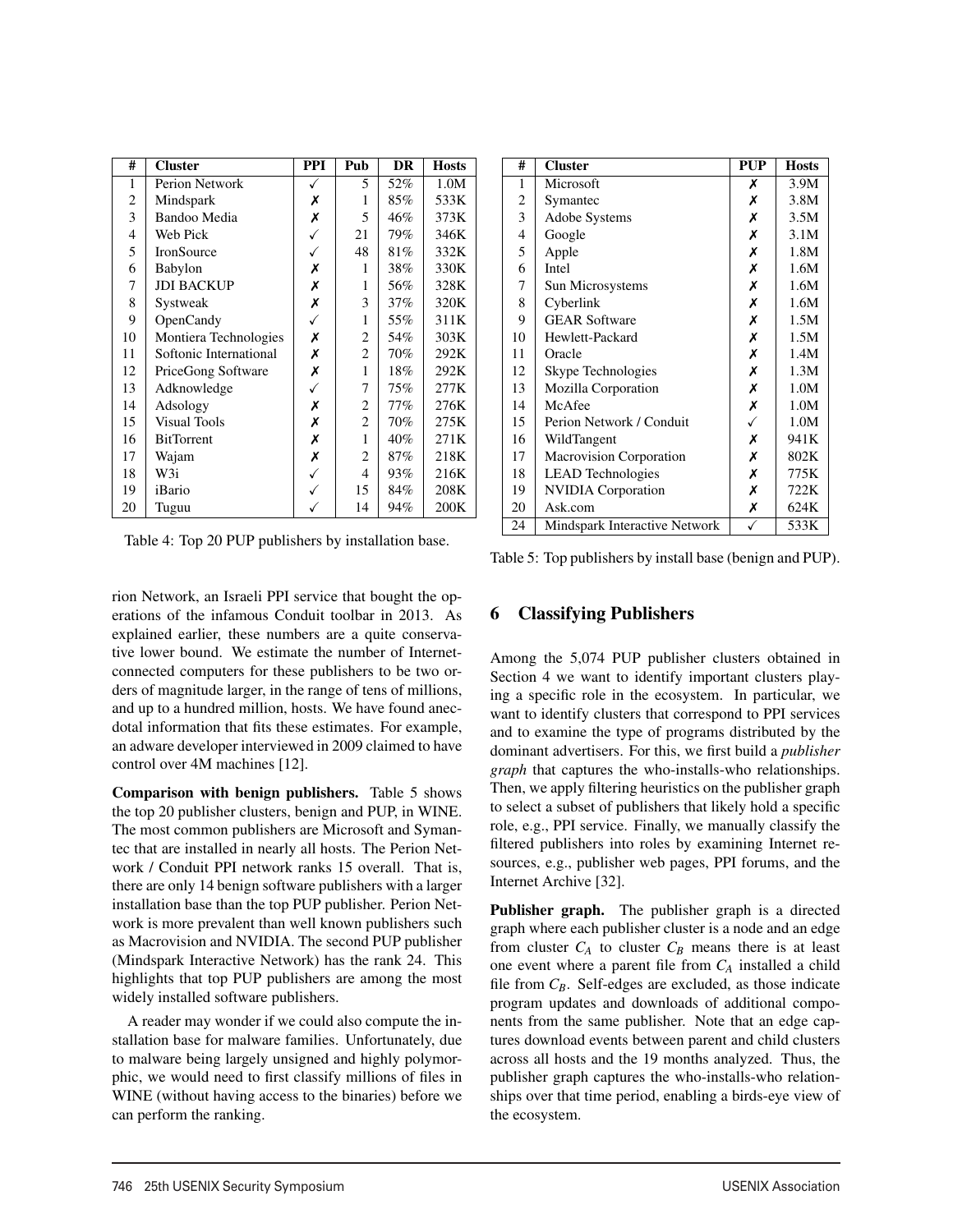

Figure 2: Cluster in-degree distribution.



Figure 3: Cluster out-degree distribution.

In-degree and out-degree. We first measure the indegree and out-degree of each cluster in the publisher graph. The in-degree is the count of distinct parent publisher clusters that install programs from a child publisher cluster. Intuitively, publishers with a high indegree are installed by many other publishers, which indicates that they are buying installs. The out-degree is the count of distinct child publisher clusters installed by a parent publisher cluster. Intuitively, publishers with a high out-degree install many other publishers, which indicates that they are selling installs.

To compute a cluster's in-degree we filter out 12 benign parent clusters that correspond to tools that download large numbers of executables from different publishers such as browsers, BitTorrent clients, and Dropbox. To compute a cluster's out-degree we exclude benign child publishers ( $DR < 5\%$ ) that are typically dependencies.

Figure 2 shows the in-degree distribution. 57% of the clusters have no parents (i.e., installed by unsigned files

9

only). Another 21.5% have one. These are typically installed only by parents in the same cluster. Only 224 (4.4%) clusters have an in-degree larger than 10. We call these high in-degree clusters. Figure 3 shows the out-degree distribution. 572 clusters (11%) have an outdegree larger than zero and only 133 (2.6%) clusters have an out-degree larger than 10. We call these high outdegree clusters.

PPI services. To identify PPI services in the publisher graph, we first select all PUP publisher clusters with both high in-degree and high out-degree (i.e., *DR* ≥  $5\% \land ID \ge 10 \land OD \ge 10$ ), which indicate these publishers are buying and selling installs. This rule reduces the 5,074 clusters to 49 candidate publisher clusters. Next, we manually classify those 49 clusters through extensive analysis using PPI forums, publisher websites, and the Internet Archive. Of those 49 clusters, we classify 22 as PPI services, 12 as advertisers that run an affiliate program, 8 as advertisers without an affiliate program; 3 as download portals (Download.com, BrotherSoft, Softonic), and 4 as PUP publishers that distribute free download tools (e.g., BitTorrent clients). The latter tools inflate the out-degree of their publishers and were not included in our whitelist of download tools due to the high DR of their publishers. Our manual analysis also reveals two additional PPI services (7install and Install Monster) that were missed by our rule because they do not achieve high enough in-degree and out-degree, either because of low popularity or because they appear at the end of our observation period.

Table 6 summarizes the 24 identified PPI services sorted by installation base. For each cluster, it shows the name of the PPI service, in-degree, out-degree, installation base, detection ratio, and number of publishers in the cluster. The classification reveals that 3 of the top 5 PUP publishers by installation base in Table 4 are PPI services. Thus, the most popular PUP publishers are PPI services. Some of the PPI services identified no longer work at the time this paper is published, e.g., OneInstaller, but their PPI service front-ends are present in the Internet Archive.

During our manual analysis we keep track of all PPI services we find advertised on the Internet, e.g., on PPI forums. In addition to the 24 PPI services in Table 6 we identify another 12 PPI services, shown in Table 12 in the Appendix. There are several reasons for which we do not observe those 12 PPI services in our data. First, some of them are simply resellers that pay affiliate publishers to distribute bundles or downloaders for other PPI services. Second, PPI services may have been launched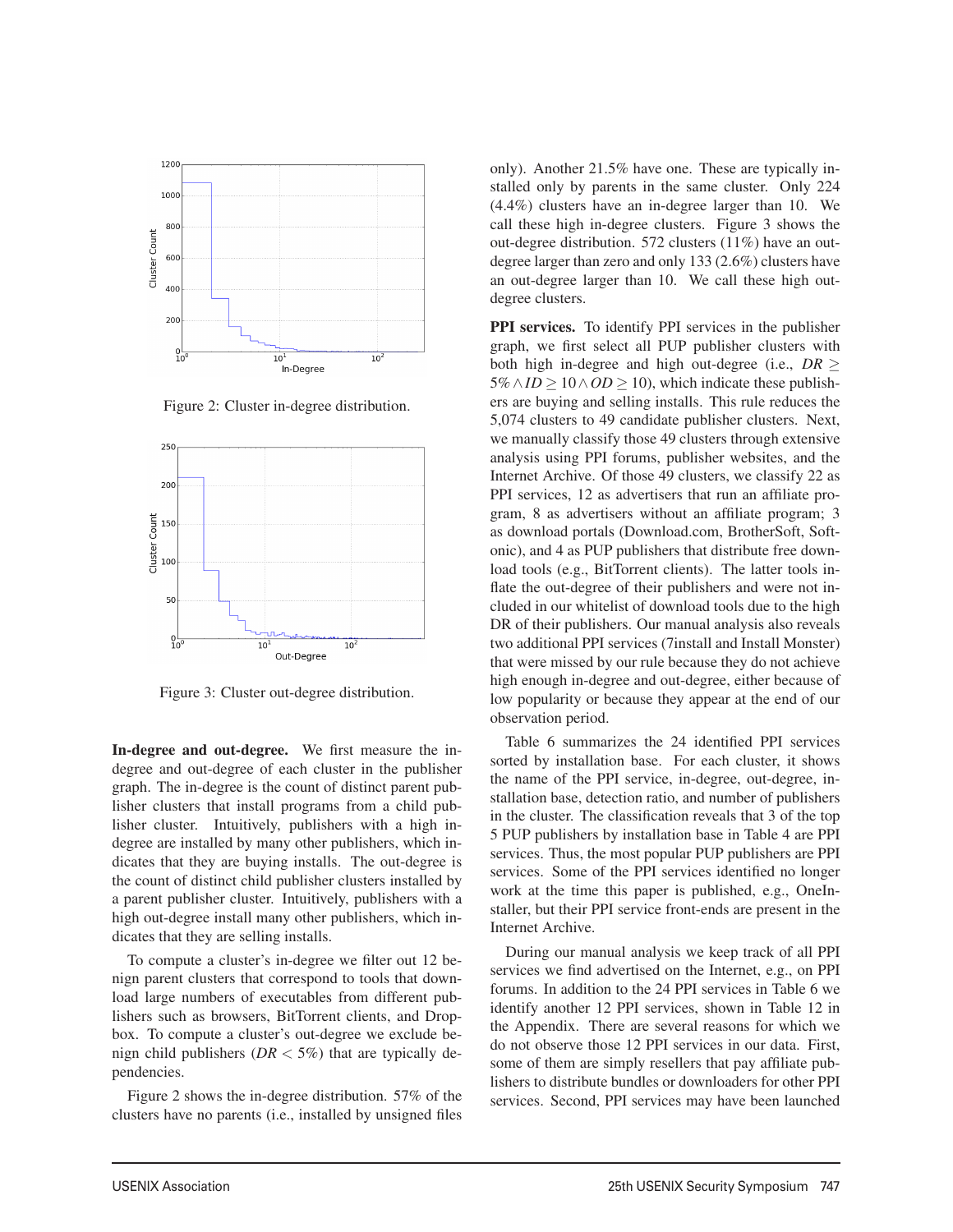| #              | <b>Cluster</b>              | <b>PPI</b> Service   | ID  | OD       | <b>Hosts</b> | <b>DR</b> | Pub.                     |
|----------------|-----------------------------|----------------------|-----|----------|--------------|-----------|--------------------------|
| 1              | Perion Network/Conduit      | CodeFuel [10]        | 168 | 63       | 1 M          | 52%       | $\overline{\phantom{0}}$ |
| 2              | Yontoo                      | Sterkly [63]         | 53  | 17       | 601 K        | 93%       | 103                      |
| 3              | iBario                      | RevenueHits [56]     | 62  | 36       | 479 K        | 84%       | 16                       |
| $\overline{4}$ | Web Pick                    | InstalleRex [27]     | 65  | 22       | 346 K        | 79%       | 21                       |
| 5              | IronSource                  | InstallCore [26]     | 73  | 112      | 332 K        | 81%       | 48                       |
| 6              | OpenCandy                   | OpenCandy [46]       | 91  | 36       | 311 K        | 55%       | 1                        |
| 7              | Adknowledge                 | Adknowledge [20]     | 53  | 48       | 277 K        | 75%       | $\tau$                   |
| 8              | W3i                         | NativeX [41]         | 38  | 49       | 216 K        | 93%       | 4                        |
| 9              | Somoto                      | BetterInstaller [5]  | 60  | 70       | 209 K        | 96%       | 5                        |
| 10             | Firseria                    | Solimba [62]         | 41  | 30       | 209 K        | 94%       | 9                        |
| 11             | Tuguu                       | DomaIQ [13]          | 49  | 16       | 200K         | 94%       | 14                       |
| 12             | Download Admin              | DownloadAdmin [14]   | 25  | 16       | 192 K        | 73%       | 2                        |
| 13             | Air Software                | AirInstaller [3]     | 33  | 41       | 191 K        | 79%       | 1                        |
| 14             | Vittalia Internet           | OneInstaller [45]    | 27  | 29       | 155 K        | 71%       | 18                       |
| 15             | Amonetize                   | installPath [31]     | 50  | 63       | 154K         | 93%       | $\overline{2}$           |
| 16             | <b>SIEN</b>                 | Installbay [25]      | 34  | 33       | 139 K        | 80%       | $\overline{c}$           |
| 17             | <b>OutBrowse</b>            | RevenYou [57]        | 22  | 41       | 86 K         | 94%       | 4                        |
| 18             | Verti Technology Group      | Verti [66]           | 17  | 39       | 47 K         | 44%       |                          |
| 19             | Blisbury                    | Smart WebAds [60]    | 19  | 30       | 46 K         | 77%       | $\overline{c}$           |
| 20             | Nosibay                     | Nosibay [44]         | 19  | 20       | 30 K         | 75%       | 1                        |
| 21             | <b>ConversionAds</b>        | ConversionAds [11]   | 10  | 38       | 24 K         | 72%       | 1                        |
| 22             | <b>Installer Technology</b> | InstallerTech [28]   | 10  | 14       | 11K          | 56%       | 1                        |
| 23             | 7install                    | $7$ install $[1]$    | 2   | $\Omega$ | 75           | $12\%$    | 1                        |
| 24             | <b>Install Monster</b>      | Install Monster [30] | 3   | 1        | 9            | 100%      | 1                        |

Table 6: PPI services services identified sorted by installation base.

(or gained popularity) after the end of our observation period (e.g., AdGazelle). Third, some PPI services may distribute unsigned bundles or downloaders. For example, we examined over 30K samples that AV engines label as belonging to the InstallMonetizer PPI service, of which only 8% were signed. Finally, some PPI services may have so low volume that they were not observed in our initial 11 M sample feed.

Advertisers. To identify advertisers in the publisher graph, we first select PUP clusters with high in-degree, low out-degree, and for which at least one parent is one of the 24 PPI services (i.e.,  $DR \ge 5\% \land ID \ge 10 \land OD \le 5\%$ 9∧*PPPI* > 0). Advertisers pay to have their products installed (i.e., buy installs) and may not install other publishers for monetization as they know how to monetize the machines themselves. Since buying installs costs money, they need to generate enough income from the installations to offset that cost. This filtering identifies 77 clusters, which we manually examine to identify the main product they advertise (they can advertise multiple ones) and whether they run an affiliate program where they pay affiliates to distribute their programs. We also include in this analysis the 20 advertiser clusters manually identified in the PPI service identification above.

Table 7 shows the top 30 advertiser clusters by installation base. The table shows the cluster name, whether it runs an affiliate program, in-degree, out-degree, detection ratio, installation base, the number of parent PPI service nodes, the number of child PPI service nodes, the main product they install, and whether they install browser add-ons (BAO). The latter includes any type of browser add-ons such as toolbars, extensions, plugins, browser helper objects, and sidebars.

The data shows that 18 of the 30 top advertisers install browser add-ons. Those browser add-ons enable monetization through Web traffic, predominantly through different types of advertisement. Common methods are modifying default search engines to monetize searches (e.g., SearchResults, Delta Toolbar, Imminent Toolbar), shopping deals and price comparisons (e.g., PriceGong, PricePeep, DealPLY, SupremeSavings), and other types of advertisement such as pay-per-impression and pay-peraction (e.g., Widgi Toolbar, Inbox Toolbar).

The 12 advertisers that focus on client applications monetize predominantly through selling licenses and subscriptions. The main group is 6 publishers advertising rogueware claiming to improve system performance (Regclean Pro, Optimizer Pro, SpeedUpMyPC,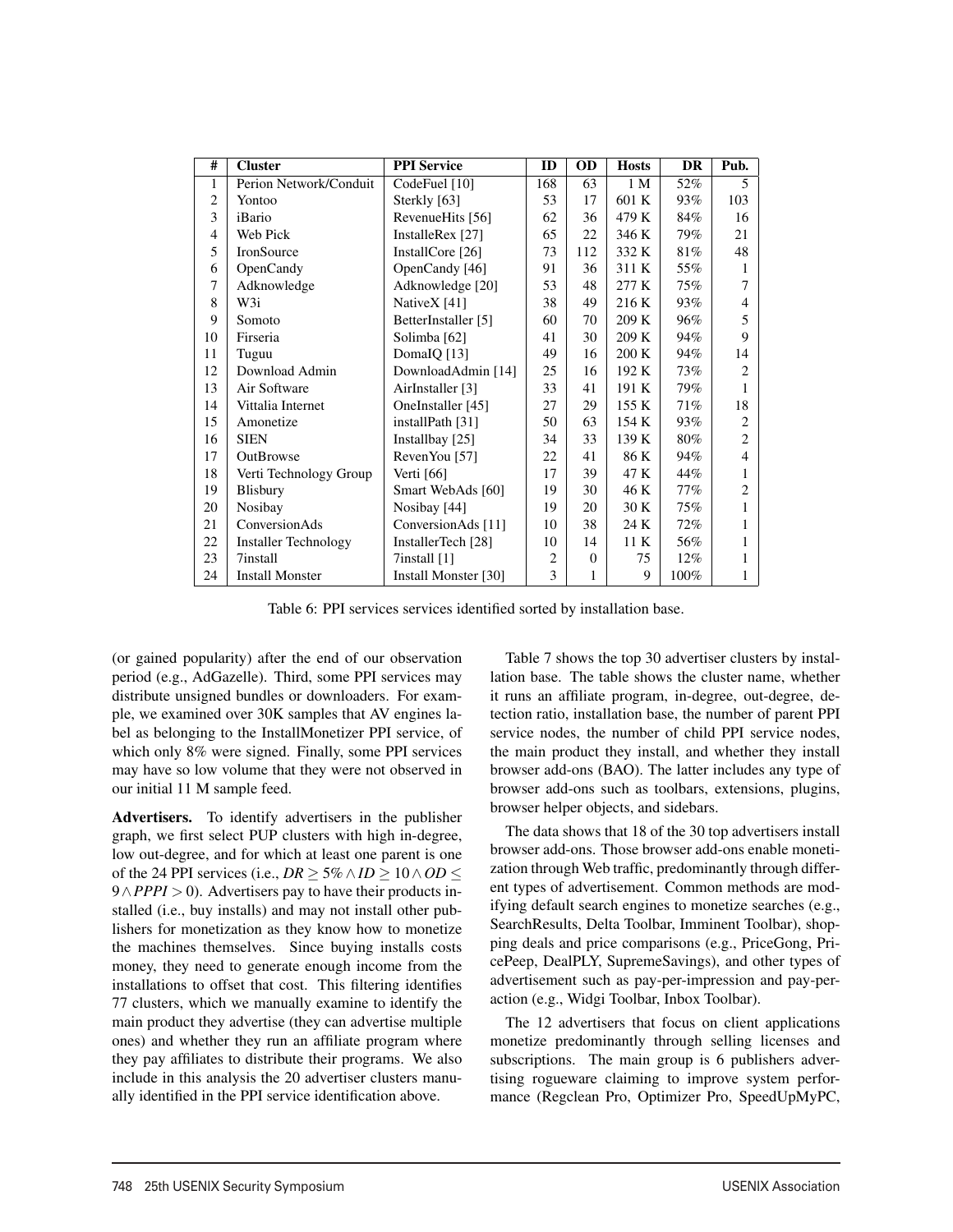| #              | <b>Cluster</b>                      | Aff          | ID | <b>OD</b>      | <b>DR</b> | <b>Hosts</b> | <b>PPPI</b>    | <b>CPPI</b>      | <b>Main Product</b>       | <b>BAO</b>   |
|----------------|-------------------------------------|--------------|----|----------------|-----------|--------------|----------------|------------------|---------------------------|--------------|
| $\mathbf{1}$   | Xacti                               | Х            | 57 | 9              | 22%       | 563 K        | 13             | 1                | RebateInformer            | ✓            |
| $\overline{2}$ | Mindspark                           | √            | 62 | 17             | 85%       | 533 K        | 3              | 5                | Mindspark Toolbar         | ✓            |
| 3              | Bandoo Media                        | ✓            | 86 | 108            | 46%       | 373 K        | 7              | 18               | MediaBar                  | ✓            |
| 4              | Babylon                             | √            | 83 | 14             | 38%       | 330 K        | 16             | 3                | Babylon Toolbar           | $\checkmark$ |
| 5              | JDI Backup Limited                  | $\checkmark$ | 71 | 19             | 56%       | 328 K        | 17             | 3                | MyPC Backup               | Х            |
| 6              | Systweak                            | $\checkmark$ | 81 | 24             | 37%       | 320 K        | 7              | $\overline{c}$   | Regclean Pro              | X            |
| 7              | Montiera Technologies               | Х            | 37 | $\mathbf{2}$   | 66%       | 303 K        | 8              | $\mathbf{1}$     | Delta Toolbar             |              |
| 8              | PriceGong Software                  | Х            | 12 | $\theta$       | 17%       | 292 K        | 6              | $\boldsymbol{0}$ | PriceGong                 | ✓            |
| 9              | Adsology                            |              | 62 | 12             | 77%       | 276 K        | 17             | 1                | OptimizerPro              | Х            |
| 10             | Wajam                               | Х            | 42 | 5              | 87%       | 218 K        | 11             | 2                | Wajam                     |              |
| 11             | Visicom Media                       | Х            | 13 | $\overline{2}$ | 14%       | 185 K        | $\overline{4}$ | $\boldsymbol{0}$ | <b>VMN</b> Toolbar        |              |
| 12             | Linkury                             | Х            | 46 | $\overline{2}$ | 54%       | 174 K        | 13             | $\mathbf{0}$     | <b>SmartBar</b>           |              |
| 13             | Uniblue Systems                     |              | 64 | 13             | 11%       | 160 K        | 10             | 1                | SpeedUpMyPC               | Х            |
| 14             | <b>Search Results</b>               | Х            | 35 | 3              | 79%       | 159 K        | 12             | $\overline{c}$   | <b>SearchResults</b>      | ✓            |
| 15             | <b>Bitberry Software</b>            | $\checkmark$ | 13 | 64             | $88\%$    | 130 K        | $\mathbf{1}$   | 7                | BitZipper                 | Х            |
| 16             | Iminent                             | Х            | 13 | $\mathbf{1}$   | 74%       | 118 K        | $\overline{4}$ | $\mathbf{1}$     | <b>Iminent Toolbar</b>    |              |
| 17             | DealPly Technologies                | Х            | 43 | $\theta$       | 93%       | 108 K        | 16             | $\mathbf{0}$     | DealPly                   | ✓            |
| 18             | <b>Smart PC Solutions</b>           |              | 38 | $\theta$       | 32%       | 106 K        | 13             | $\mathbf{0}$     | PC Speed Maximizer        | Х            |
| 19             | <b>DVDVideoSoft</b>                 | Х            | 15 | $\overline{2}$ | 18%       | 101 K        | 3              | 1                | Free Studio               | Х            |
| 20             | Spigot                              | ✓            | 17 | $\mathbf{1}$   | 39%       | 101 K        | $\mathbf{1}$   | $\mathbf{1}$     | Widgi Toolbar             |              |
| 21             | Web Cake                            | Х            | 34 | $\overline{2}$ | 98%       | 97 K         | 16             | $\overline{c}$   | Desktop OS                |              |
| 22             | GreTech                             | $\checkmark$ | 13 | 1              | 21%       | 90 K         | 3              | $\mathbf{1}$     | <b>GOM Player</b>         | X            |
| 23             | Digital River                       | ✓            | 17 | $\overline{0}$ | 10%       | 80 K         | 1              | $\theta$         | DR Download Manager       |              |
| 24             | Widdit                              | ✓            | 20 | 16             | 27%       | 79 K         | $\overline{4}$ | $\overline{2}$   | HomeTab                   | $\checkmark$ |
| 25             | EpicPlay                            | Х            | 12 | $\overline{4}$ | 90%       | 77 K         | 3              | 1                | EpicPlay                  | Х            |
| 26             | <b>Iobit Information Technology</b> | ✓            | 18 | 8              | 6%        | 73 K         | 3              | $\mathbf{1}$     | Advanced SystemCare       | Х            |
| 27             | DT Soft                             | Х            | 14 | $\overline{c}$ | 22%       | 68 K         | $\overline{c}$ | 1                | <b>DAEMON Tools</b>       | Х            |
| 28             | <b>Innovative Apps</b>              | Х            | 14 | $\mathbf{1}$   | 68%       | 60 K         | $\overline{7}$ | $\mathbf{0}$     | <b>Supreme Savings</b>    | ✓            |
| 29             | Woolik Technologies                 | Х            | 13 | 9              | 70%       | 50 K         | 4              | 1                | <b>Woolik Search Tool</b> |              |
| 30             | Visual Software Systems             |              | 22 | 12             | 62%       | 42 K         | 5              | 3                | VisualBee                 | Х            |

Table 7: Top 30 advertiser clusters by installation base. For each publisher cluster it shows: whether we found an affiliate program (Aff), the in-degree (IN), out-degree (OD), detection ratio (DR), installation base (Hosts), number of parent PPI services (PPPI), number of child PPI services (CPPI), the main product advertised, and whether that product is a browser add-on (BAO) including toolbars, extensions, sidebars, and browser helper objects.

11

| <b>Event Type</b>      | Count |
|------------------------|-------|
| All PUP downloads      | 40.1M |
| Unsigned parent        | 11.5M |
| Signed parent          | 28.6M |
| Benign parent          | 7.4M  |
| PUP parent             | 21.2M |
| PPI                    | 7.3M  |
| Adv. affiliate program | 5.5M  |

Table 8: Analysis of PUP download events.

PC Speed Maximizer, Advanced System Care, DAE-MON Tools). These rogueware try to convince users to buy the license for the full version. We also observe multimedia tools (Free Studio, GOM Player), backup tools (MyPC Backup), game promotion (EpicPlay), compressors (BitZipper), and presentation tools (Visual Bee).

## 7 PUP Distribution Methods.

This section measures the distribution of PUP through PPI services and affiliate programs. The relevant data is provided in Table 8. From the 90 M events with parent information, we first find the events with child files that are signed by PUP publishers (40.1M events). Then, we investigate the parents that installed them. In 28.6M (71%) of these events, parents were signed, therefore allowing us to go further in our search for finding the parents who are PPIs. 7.4M (35%) of the these parents correspond to Web browsers and other benign download programs such as BitTorrent clients and Dropbox. The remaining 21.2M (65%) events have a PUP parent. This indicates that the majority of PUP is installed by other PUP. In particular, for 7.3M out of 21.2M events (34%)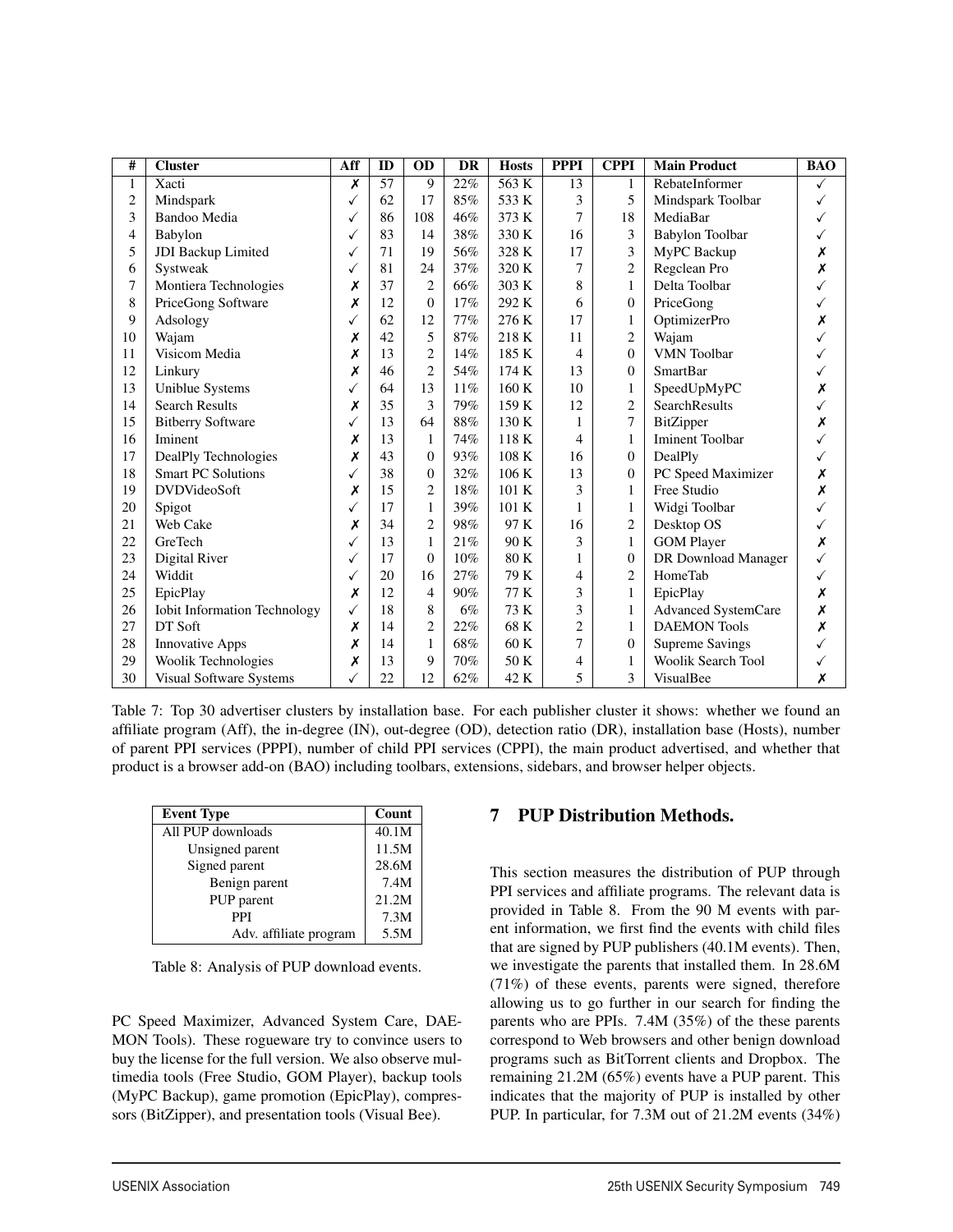with PUP parent, the parent corresponds to one of the 24 PPI services identified in Table 6. And, for another 5.5M (26%) events the parent corresponds to one of the 21 affiliate programs identified in Section 6. From these statistics, we can conclude that PUPs are generally installed by other PUPs and moreover, over 25% of the PUP download events are sourced by PPI services, and another 19% by advertisers with affiliate programs.

## 8 PUP–Malware Relationships

We are interested in understanding if there is any form of relationship between PUP and malware and if malware uses the PPI services we identified. In particular we would like to measure the percentage of PUP that installs malware or is installed by malware. Here, the obvious challenge is to accurately label malware in the WINE dataset. While the majority of properly signed executables flagged by AV engines are PUP, unsigned executables flagged by AV engines can be PUP or malware and there are a few malware that are signed.

To address these issues, we use AVClass, a recently released malware labeling tool [58]. Given the VT reports of a large number of executables, AVClass addresses the most important challenges in extracting malware family information from AV labels: label normalization, generic token detection, and alias detection. For each sample, it outputs a ranking of the most likely family names ranked by the number of AV engines assigning that family to the sample. Since AV labels can be noisy [4], we focus on executables for which the top family AVClass outputs is in a precomputed list of 70 malware families that includes prevalent families such as zbot, zeroaccess, reveton, virut, sality, shylock, and vobfus. Clearly, our methodology is not 100% accurate, but allows us to gain insight on the relationships between malware and PUP.

PUP downloading malware. One way malware authors could relate to PUP could be by signing up as advertisers to PPI services to distribute their malware. To identify such cases, we look for PUP publishers that download executables from one of the 70 malware families considered. What we have found out is that there is a link between 71 of the PUP publisher clusters to malware. Those publishers distribute malware from 40 families through 5,586 download events. Out of those 71 clusters, 11 are classified as PPI services in Section 6. Those PPI services generate 35% of the 5,586 malware downloads by PUP. For example, Perion Network, the most popular PPI service, downloads instances of zbot, shylock, and andromeda trojans. We also observe at the end of 2013 iBario downloading instances of sefnit clickfraud malware as reported by TrendMicro [38]. Clearly, 5,586 downloads is a low number, which may indicate that malware favors silent distribution vectors and that PPI services are careful to avoid malware to preserve their reputation towards security vendors. We only observe occasional events spread amongst multiple PPI services, possibly due to insufficient checks by those PPI services. Another factor of influence may be that installs through these PPIs can be an order of magnitude more expensive than those from silent PPIs, as shown in Section 2.1.

Malware downloading PUP. Malware authors could also sign up as affiliate publishers to PPI services to monetize the compromised machines by selling installs. To capture this behavior, we analyzed PUP downloaded by samples from the 70 malware families considered. We found 11K downloads by malware from 25 families. These malware samples downloaded executables from 98 PUP publisher clusters. 88% of these downloads were generated by 3 malware families: vobfus, badur, and delf. 7 of the 98 PUP publisher clusters belong to the PPI services category. For example, we observe zeroaccess installing files from the DomaIQ PPI service. Overall, malware downloading PUP is a more common event than PUP downloading malware, but still rare, affecting only 0.03% of all events where PUP is downloaded.

The conclusion of this analysis is that while PUP– malware interactions exist, they are not prevalent and malware distribution seems disjoint from PUP distribution. Observed malware–PPI service interactions do not focus on a few misbehaving PPI services, but rather seem to occasionally affect many PPI services.

#### 9 Domain Analysis

12

In this section we analyze the 1.1 M events that contain a URL, and in particular the domains (ESLDs) in those URLs. The events that contain a URL allow us to identify publishers that download from and are downloaded from a domain. Note that the domains we extract from this dataset are used for hosting and distributing executables and do not cover all of the domains used by PUP. We identify 3 main types of domains from our analysis:

• File lockers. Cloud storage services used for backup or sharing executables between users. They exhibit a high number of client publishers being downloaded from them, most of which are benign (e.g., Microsoft, Adobe, AutoDesk). These ESLDs also host a front-end website for users.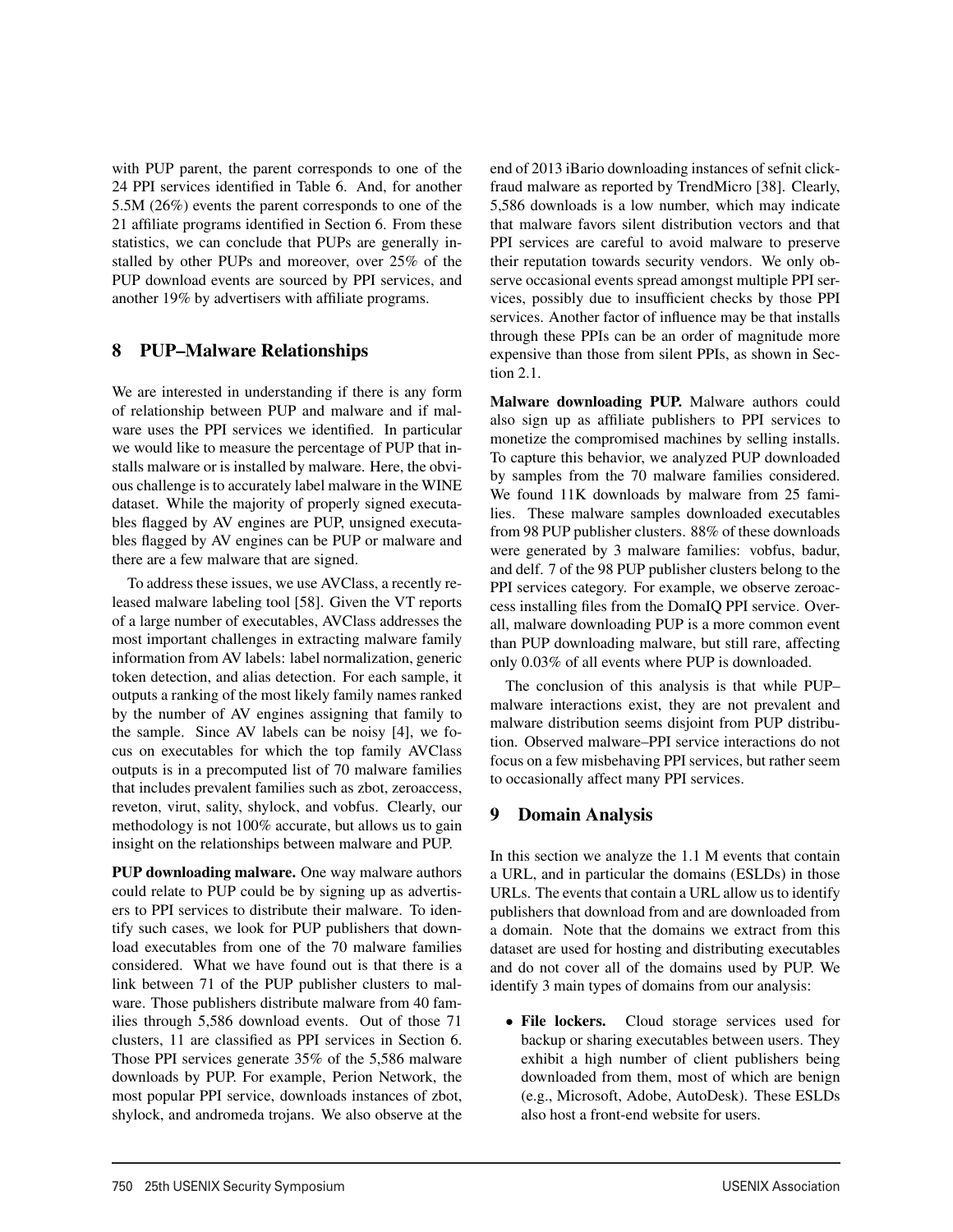- Download portals. They also distribute programs from a high number of publishers, predominantly free software publishers and their own PPI services. They also host a front-end website.
- PPI services. Used by PPI services to host their wrappers and advertised programs. These ESLDs do not host a front-end website as they are accessed by PPI installers, rather than humans.

Rank by downloaded publishers. Table 9 shows the top 20 ESLDs by number of child publishers signing files downloaded from that ESLD. The 4 tick-mark columns classify the domain as file locker (FL), download portal (DP), PPI service (PPI), or other (Oth). Of the 20 ES-LDs, 15 correspond to file lockers, 2 to download portals, and another 2 to PPI services. The remaining domain is file.org, a portal where users can enter a file extension to find a tool that can open files with that extension. The publisher behind this portal uses it to promote its own free file viewer tool, which is offered as the best tool to handle over 200 file extensions.

If we give a vote to the top 3 publishers downloaded from each of the 15 file lockers (45 votes), Microsoft gets 13, Adobe 11, Cyberlink 4, and AutoDesk 3. The rest are popular benign publishers such as Ubisoft, VMWare, and Electronic Arts. Thus, file lockers predominantly distribute software from reputable publishers.

For the two download portals, the publishers downloaded from them correspond to their own PPI service (i.e., bundles signed by "CBS Interactive" from cnet.com), free software publishers, and PPI services. For edgecastcdn.net all 67 publishers are part of the same PPI service run by the Yontoo group. The domain d3d6wi7c7pa6m0.cloudfront.net belongs to the Adknowledge PPI service and distributes their advertiser programs. Among those advertiser programs we observe bundles signed by other PPI services, which may indicate arbitrageurs who try to take advantage of pricing differentials among PPI services [7].

Rank by downloads. Table 10 ranks the top 20 domains by number of downloads. It shows the ESLD, the type (file locker, download portal, PPI service, advertiser, other), the cluster that owns the domain, the number of downloads, the number of publishers of the downloaded executables, and the number of distinct files downloaded. We label each domain as belonging to the cluster that signs most executables downloaded from the domain. The publisher in the other category is Frostwire, which distributes a popular free BitTorrent client.

| <b>ESLD</b>       | FL | DP | <b>PPI</b> | Oth | Pub |
|-------------------|----|----|------------|-----|-----|
| uploaded.net      |    |    |            |     | 366 |
| cnet.com          |    |    |            |     | 142 |
| extabit.com       |    |    |            |     | 128 |
| share-online.biz  |    |    |            |     | 125 |
| 4shared.com       |    |    |            |     | 120 |
| rapidgator.net    |    |    |            |     | 90  |
| depositfiles.com  |    |    |            |     | 76  |
| mediafire.com     |    |    |            |     | 73  |
| edgecastcdn.net   |    |    |            |     | 67  |
| chip.de           |    |    |            |     | 53  |
| zippyshare.com    |    |    |            |     | 49  |
| uloz.to           |    |    |            |     | 48  |
| file.org          |    |    |            |     | 47  |
| putlocker.com     |    |    |            |     | 47  |
| d3d6wi7c7pa6m0.cf |    |    |            |     | 44  |
| turbobit.net      |    |    |            |     | 44  |
| freakshare.com    |    |    |            |     | 41  |
| rapidshare.com    |    |    |            |     | 40  |
| ddlstorage.com    |    |    |            |     | 38  |
| bitshare.com      |    |    |            |     | 38  |

Table 9: Top 20 ESLDs by number of distinct publishers of downloaded executables. FL means file locker, DP download portal, PPI pay-per-install service, and Oth other. For brevity, d3d6wi7c7pa6m0.cf stands for d3d6wi7c7pa6m0.cloudfront.net.

Table 10 shows that PPI domains dominate in terms of downloads, but distribute a smaller number of child publishers compared to file lockers and download portals that dominate Table 9. It also shows that it is possible to link download domains to the publishers that own them based on the signature of files they distribute, despite the domains being typically registered by privacy protection services.

#### 10 Discussion

13

Unsigned PUP. Our work focuses on signed PUP executables based on the prior observation that most signed samples flagged by AV engines are PUP [35]. However, this means that we will miss PUP publishers if they distribute only unsigned executables. Also, our PUP prevalence measurements are only a lower bound since there may be hosts with only unsigned PUP installed. In concurrent work, Thomas et al. [65] infiltrate 4 PPI services observing that only 58% of the advertiser software they distribute is signed. Thus, we could be missing as much as 42% of PUP software, but we expect a much smaller number of hosts will only have unsigned PUP installed.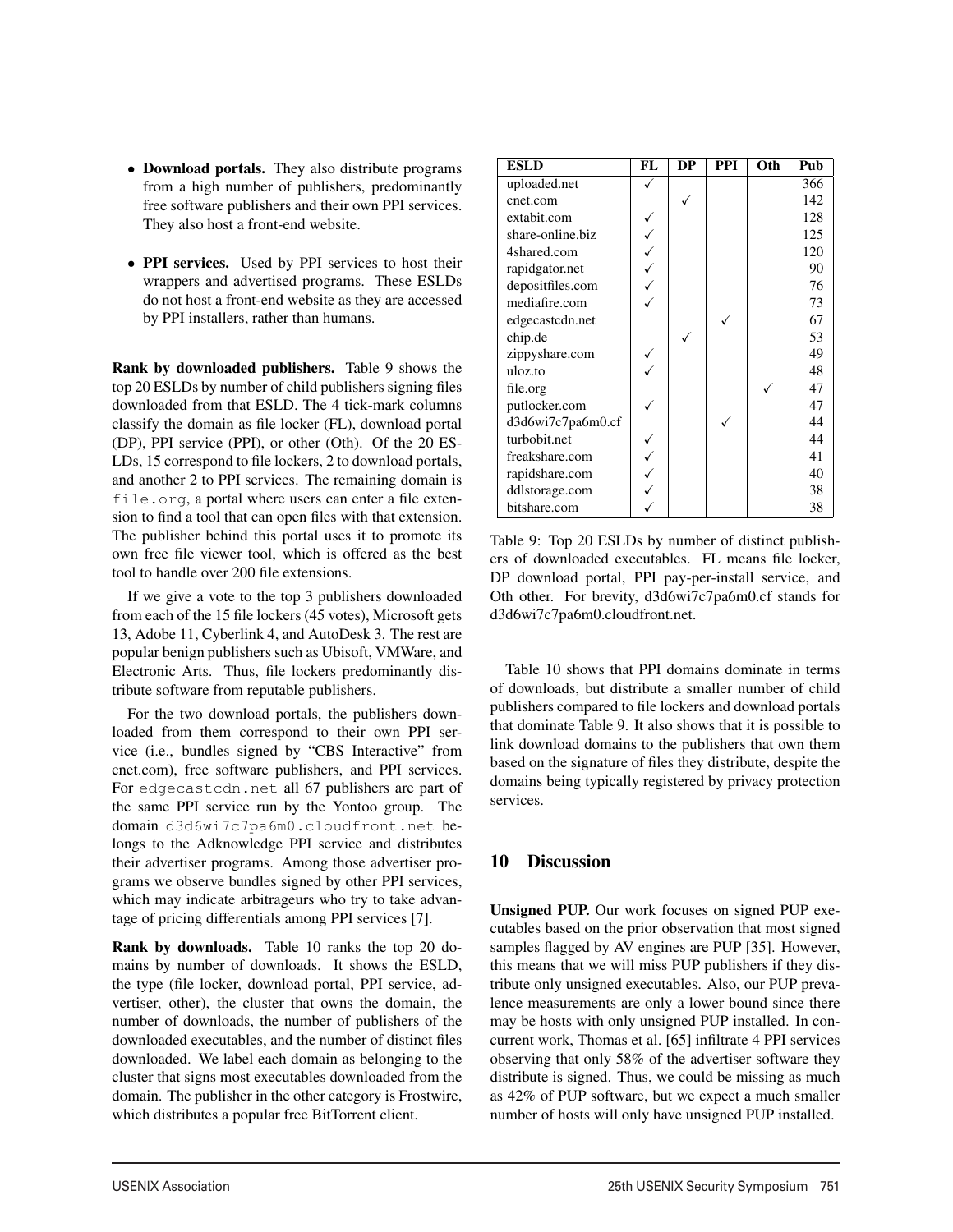| <b>ESLD</b>           | FL | <b>DP</b> | <b>PPI</b>   | Ad | Oth | <b>Cluster</b>            | Downl.  | Pub.           | <b>Children</b> |
|-----------------------|----|-----------|--------------|----|-----|---------------------------|---------|----------------|-----------------|
| conduit.com           |    |           | ✓            |    |     | Perion Network            | 138,480 | $\overline{c}$ | 727             |
| edgecastcdn.net       |    |           | $\checkmark$ |    |     | Yontoo                    | 106,449 | 67             | 1,148           |
| frostwire.com         |    |           |              |    | √   | Frostwire                 | 53,592  |                | 2,511           |
| ask.com               |    |           |              | ✓  |     | Ask                       | 40,939  | 6              | 125             |
| imgfarm.com           |    |           |              | √  |     | Mindspark                 | 26,498  | 6              | 3,209           |
| ilivid.com            |    |           |              |    |     | Bandoo Media              | 25,429  | 5              | 905             |
| conduit-services.com  |    |           | ✓            |    |     | Perion Network            | 21,149  | 8              | 1,345           |
| adpk.s3.amazonaws.com |    |           |              | √  |     | Adpeak                    | 14,513  | $\overline{c}$ | 36              |
| airdwnlds.com         |    |           | ✓            |    |     | Air Software              | 14,342  |                | 13,389          |
| ncapponline.info      |    |           | $\checkmark$ |    |     | Web Pick                  | 13,974  | 11             | 13,252          |
| uploaded.net          |    |           |              |    |     | Cyando                    | 10,886  | 366            | 7,816           |
| storebox1.info        |    |           | $\checkmark$ |    |     | Web Pick                  | 10,109  | 13             | 9,561           |
| oi-installer9.com     |    |           | √            |    |     | Adknowledge               | 8,360   | 4              | 7,892           |
| 4shared.com           | √  |           |              |    |     | 4shared                   | 8,222   | 120            | 5,649           |
| systweak.com          |    |           |              | ✓  |     | Systweak                  | 8,104   | 4              | 509             |
| mypcbackup.com        |    |           |              | √  |     | <b>JDI</b> Backup Limited | 7,837   |                | 43              |
| greatfilesarey.asia   |    |           | ✓            |    |     | Web Pick                  | 7,699   | 8              | 7,296           |
| incredimail.com       |    |           |              |    |     | Perion Network            | 7,408   | 3              | 2,571           |
| softonic.com          |    | √         |              |    |     | Softonic                  | 6,980   | 36             | 3,869           |
| nicdls.com            |    |           | ✓            |    |     | Tuguu                     | 6,908   | 14             | 1,704           |

Table 10: Top ESLDs by number of downloads from them. The two rightmost columns are the number of publishers and files of the downloads.

Affiliate publisher analysis. We have classified publisher clusters as PPI services and advertisers, but we have not examined affiliate publisher clusters. One challenge with affiliate publishers is that when distribution happens through a stand-alone PPI installer (rather than bundles) both the advertiser program and the affiliate publisher program may appear as children of the PPI service in the publisher graph. It may be possible to measure the number of affiliates for some PPI services by analyzing URL parameters of download events. We leave this analysis to future work.

Other distribution models. We have examined PUP distribution through PPI services and advertiser affiliate programs. However, other distribution models exist. These include bilateral distribution agreements between two parties (e.g., Oracle's Java distributing the Ask toolbar [34]) and pre-installed PUP (e.g., Superfish on Lenovo computers [21]). We observe Superfish distributed through PPI services prior to the Lenovo agreement, which started in September 2014 after our analysis period had ended. We leave the analysis of such distribution models to future work.

Observation period. Our observation period covers 19 months from January 2013 to July 2014. Unfortunately, WINE did not include newer data at the time of our study. Thus, we miss newer PUP publishers that joined the ecosystem after our observation period. However, the vast majority of PUP publishers examined are still alive at the time of writing.

Internet population. We have measured the installation base of PUP (and benign) publishers on WINE hosts. We have also estimated that our measured WINE population may be two orders of magnitude lower than that of hosts connected to the Internet. But, we concede that this estimation is rough and could be affected by different factors such as selection bias.

## 11 Related Work

PUP. Potentially unwanted programs have received little attention from academia. In 2005–2007 Edelman studied the deceptive installation methods by spyware and other unwanted software [19]. In 2012, Pickard and Miladinov [52] studied a PUP rogue anti-malware software concluding that while not malicious, it only detected 0.3% of the malware and its main purpose was convincing the user to pay the license. Recently, some works have hinted at the increased prevalence and importance of PUP. Thomas et al. [64] study ad injectors, a type of PUP that modifies browser sessions to inject advertisements, finding that 5% of unique daily IP addresses accessing Google are impacted. In follow up work, Jagpal et al. [33] design WebEval, a system to identify mali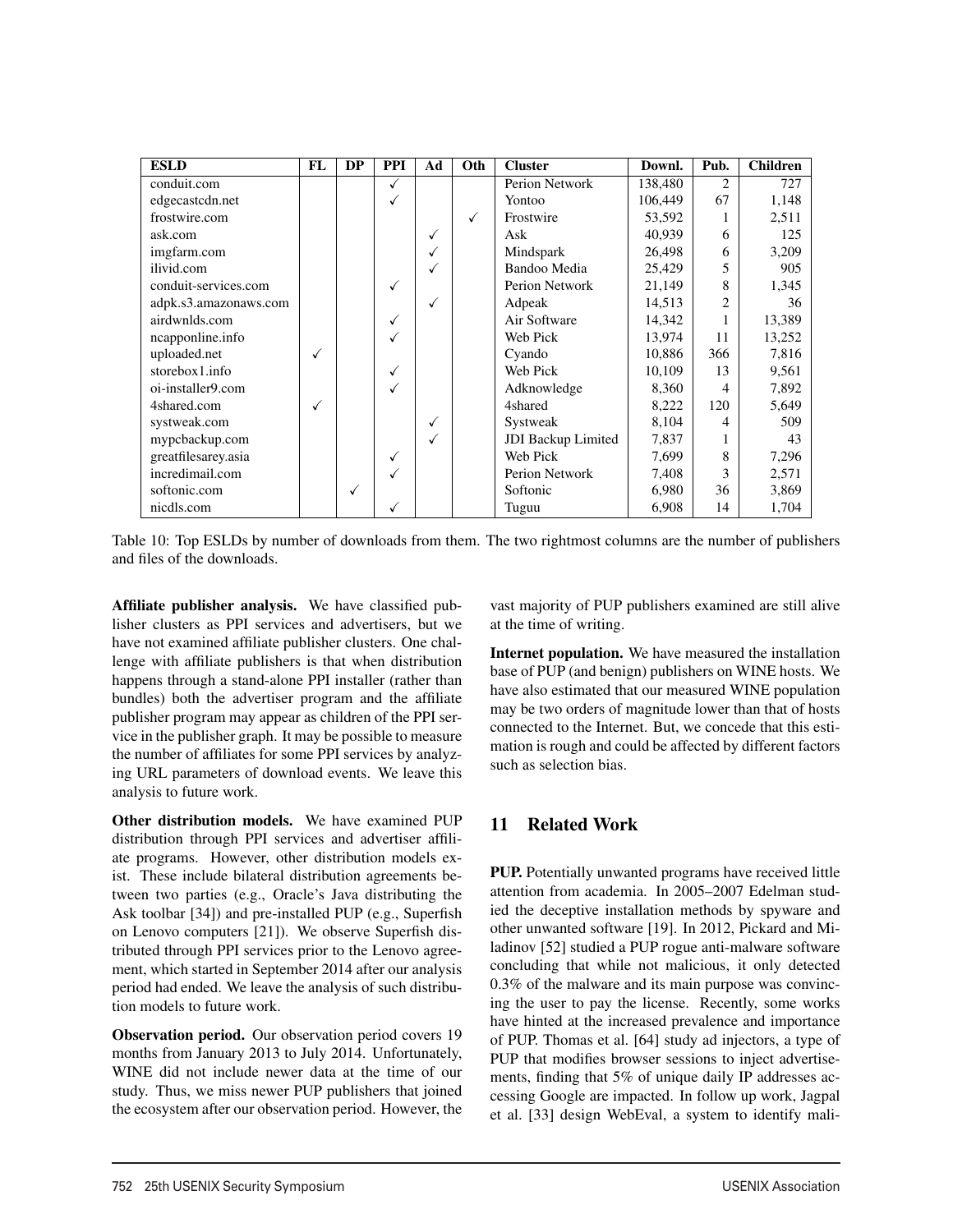cious extensions at the core of ad injection. Kotzias et al. [35] analyze abuse in Windows Authenticode by analyzing 356K samples from malware feeds. They find that PUP has been quickly increasing feeds since 2010, that the vast majority of properly signed samples are PUP, and that PUP publishers use high file and certificate polymorphism to evade security tools and CA defenses such as identity validation and revocation.

In concurrent work, Thomas et al. [65] analyze the advertiser software distributed to US hosts by 4 PPI services (OutBrowse, Amonetize, OpenCandy, InstallMonetizer). They also use SafeBrowsing data to measure that PPI services drive over 60 million download events every week, nearly three times that of malware. Both works are complementary in their study of PPI services and measuring users affected by PUP. They use a topto-bottom approach of infiltrating a few PPI services plus SafeBrowsing data, while we perform a bottom-totop approach starting from files installed on end hosts. We analyze 19 months from January 2013 to July 2014, while they analyze 12 months from August 2015 to July 2016. By examining download events on 3.9M WINE hosts in different countries, our approach enables us to measure PUP prevalence and achieves a broader coverage of the PPI ecosystem. We observe 23 PPI services including 3 of the 4 in their study. The missing PPI service is InstallMonetizer, which distributes mostly unsigned installers.

Also in concurrent work, Nelms et al. [42] analyzed web-based social engineering attacks that use deceiving advertisements to convince users to download unwanted software. They find that most programs distributed this way are bundles of free software with PUP.

Malware distribution. Prior work has studied malware distribution through different vectors, which differs from our focus on PUP distribution. Moschuk et al. [40] crawl 18M URLs finding that 5.9% were drive-by downloads and 13.4% lead to spyware. Provos et al. [53] study the prevalence of distribution through drive-by downloads. Grier et al. [22] analyze the commoditization of driveby downloads and compare malware distribution through different vectors, concluding that drive-by downloads dominate. Caballero et al. [7] study malware distribution through PPI services. The PPI services we study differ in that installations are not silent and are mostly used by PUP and benign software. Kwon et al. [36] recently use WINE data to investigate malware distribution through downloaders. Their work differs in that they do not distinguish malware from PUP and in that they analyze file download graphs for individual machines. Instead, we analyze download relationships between publishers on aggregate over 3.9M machines over a 19 month time period, focusing on PUP distribution through PPI services and affiliate programs.

## 12 Conclusion

We have performed the first systematic study of PUP prevalence and its distribution through PPI services. By using AV telemetry comprising of 8 billion events on 3.9 million hosts over 19 months, we have found that over half (54%) of the examined hosts have PUP installed. The top PUP publishers are highly popular; the top PUP publisher ranks 15 amongst all software publishers (benign or not). We have built the publisher graph that captures the who-installs-who relationships between PUP publishers. We have identified that 65% of the PUP is installed by other PUP and that 24 PPI services distribute over 25% of the PUP and advertiser affiliate programs an additional 19%. We have examined the PUP-malware relationships finding 11K events where popular malware families install PUP for monetization and 5,586 events where PUP distributes malware. PUP-malware interactions are not prevalent and seem to occasionally affect most top PPI services. We conclude that PUP distribution is largely disjoint from malware distribution.

#### 13 Acknowledgments

We thank Richard Rivera for his help with the clustering. This research was partially supported by the Regional Government of Madrid through the N-GREENS Software-CM project S2013/ICE-2731 and by the Spanish Government through the Dedetis Grant TIN2015- 7013-R. All opinions, findings and conclusions, or recommendations expressed herein are those of the authors and do not necessarily reflect the views of the sponsors.

## References

- [1] 7install. https://web.archive. org/web/20160306081435/http: //7install.com/.
- [2] AdGazelle. http://adgazelle.com/.
- [3] AirSoftware. https://airinstaller. com/.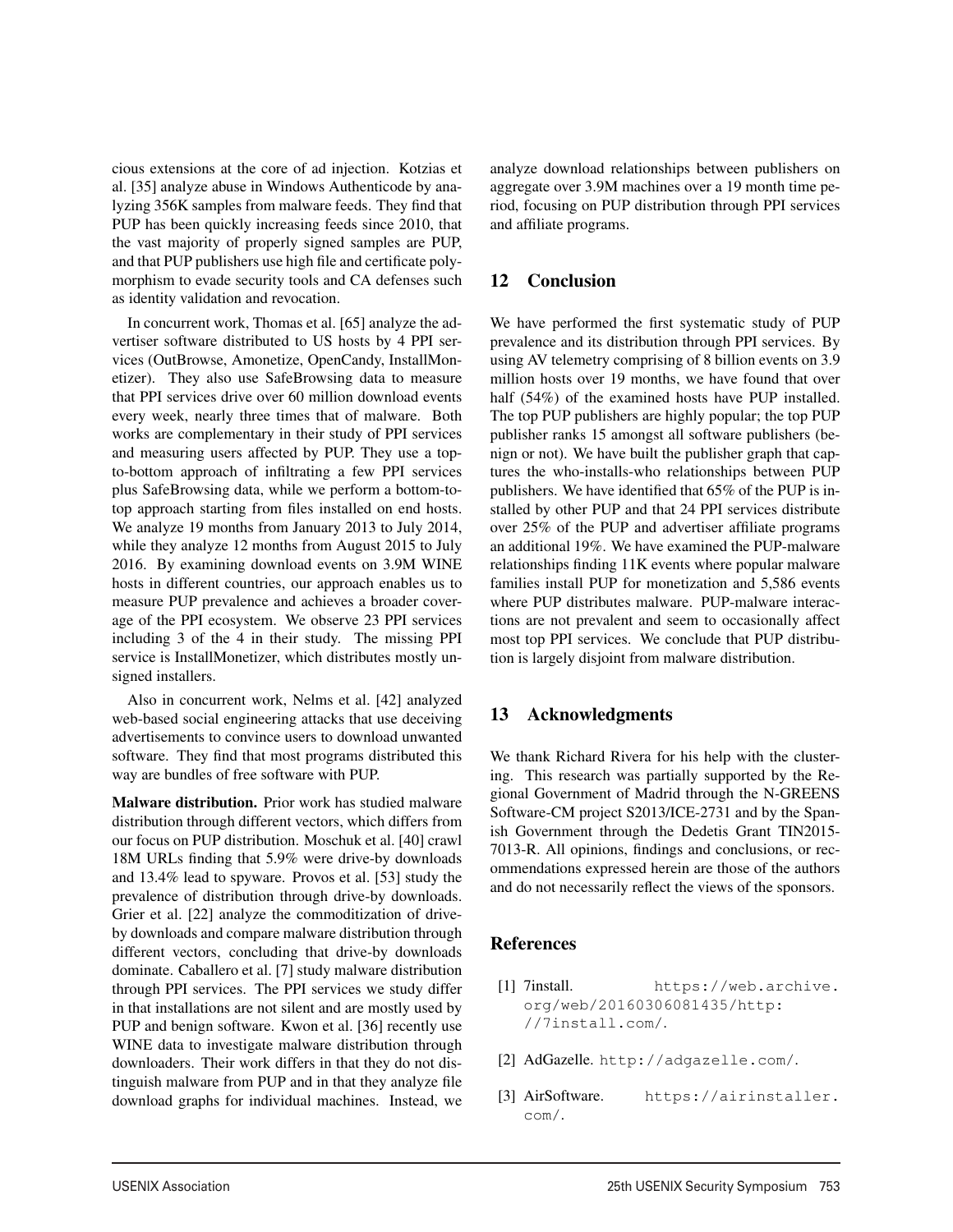- [4] M. Bailey, J. Oberheide, J. Andersen, Z. M. Mao, F. Jahanian, and J. Nazario. Automated Classification And Analysis Of Internet Malware. In *International Symposium on Recent Advances in Intrusion Detection*, Queensland, Australia, September 2007.
- [5] BetterInstaller. http://betterinstaller. somotoinc.com/.
- [6] L. Bilge and T. Dumitras. Before We Knew It: An Empirical Study of Zero-day Attacks in the Real World. In *ACM Conference on Computer and Communications Security*, 2012.
- [7] J. Caballero, C. Grier, C. Kreibich, and V. Paxson. Measuring pay-per-install: The commoditization of malware distribution. In *USENIX Security*, 2011.
- [8] CashMyLinks. http://www.cashmylinks. com/.
- [9] Cinstaller. http://cinstaller.com/.
- [10] CodeFuel. 7 reasons codefuel beats all other pay per install companies, 2015. http:// www.codefuel.com/blog/7-reasonsperion-codefuel-beats-all-otherpay-per-install-companies/.
- [11] ConversionAds. https://web.archive. org/web/20160217095842/http: //www.conversionads.com/.
- [12] S. Davidoff. Interview with an adware author, 2009. http://philosecurity. org/2009/01/12/interview-with-anadware-author.
- [13] DomaIQ. http://www.domaiq.com/en/.
- [14] Download Admin. https://web.archive. org/web/20140208040640/http: //www.downloadadmin.com/.
- [15] Download.com. http://www.download. com/.
- [16] T. Dumitras and D. Shou. Toward a Standard Benchmark for Computer Security Research: The Worldwide Intelligence Network Environment (WINE). In *EuroSys Workshop on Building Analysis Datasets and Gathering Experience Returns for Security*, April 2011.
- [17] T. Dumitras and P. Efstathopoulos. The Provenance Of Wine. In *European Dependable Computing Conference*, May 2012.

- [18] EarnPerInstall. https://web.archive. org/web/20160419013909/http: //www.earnperinstall.com/.
- [19] B. Edelman. Spyware Installation Methods. http://www.benedelman.org/spyware/ installations/.
- [20] M. Geary. Adknowledge apps distribution opportunities, 2013. http://ppitalk.com/ showthread.php/49-Adknowledge-Apps-Distribution-Opportunities.
- [21] D. Goodin. Lenovo pcs ship with man-in-themiddle adware that breaks https connections, 2015. http://arstechnica.com/security/ 2015/02/lenovo-pcs-ship-with-manin-the-middle-adware-that-breakshttps-connections/.
- [22] Grier et al. Manufacturing Compromise: The Emergence Of Exploit-as-a-service. In *ACM Conference on Computer and Communications Security*, Raleigh, NC, October 2012.
- [23] GuppyGo. http://www.guppygo.com/.
- [24] Installaxy. https://web.archive. org/web/20151105011933/http: //installaxy.com/.
- [25] InstallBay. http://www.visibay.com/ installbay.
- [26] InstallCore. https://www.installcore. com/.
- [27] InstalleRex. https://installerex.com/.
- [28] Installertech. http://www. installertech.com/.
- [29] InstallMonetizer. http://www. installmonetizer.com/.
- [30] InstallMonster. http://installmonster. ru/en.
- [31] installPath. http://www.installpath. com.
- [32] Internet Archive WayBack Machine. https:// archive.org/web/.
- [33] N. Jagpal, E. Dingle, J.-P. Gravel, P. Mavrommatis, N. Provos, M. A. Rajab, and K. Thomas. Trends and Lessons from Three Years Fighting Malicious Extensions. In *USENIX Security Symposium*, 2015.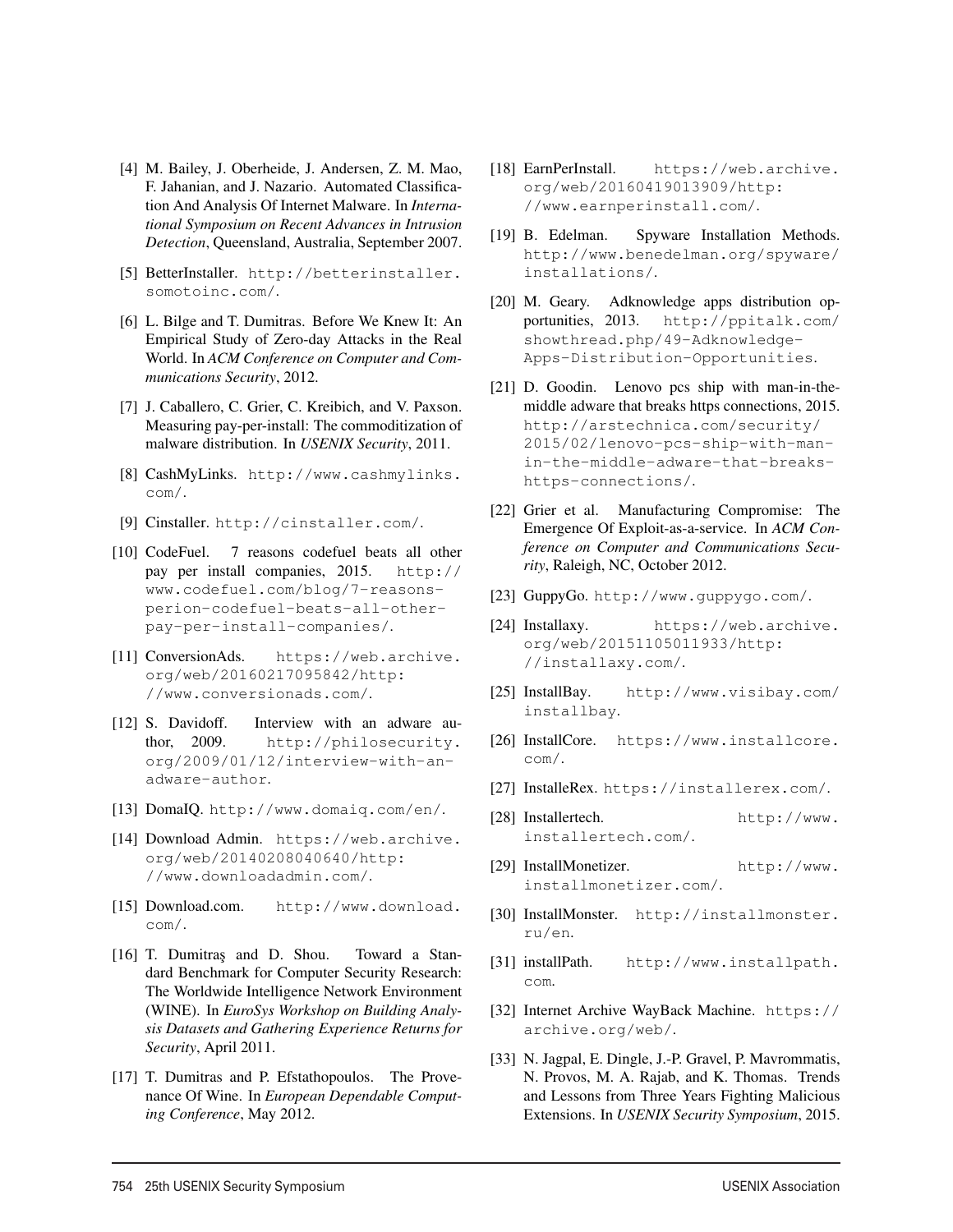- [34] O. Java. What are the Ask Toolbars? https://www.java.com/en/download/ faq/ask\_toolbar.xml.
- [35] P. Kotzias, S. Matic, R. Rivera, and J. Caballero. Certified PUP: Abuse in Authenticode Code Signing. In *ACM Conference on Computer and Communication Security*, 2015.
- [36] B. J. Kwon, J. Mondal, J. Jang, L. Bilge, and T. Dumitras. The Dropper Effect: Insights into Malware Distribution with Downloader Graph Analytics. In *ACM SIGSAC Conference on Computer and Communications Security*, 2015.
- [37] Mediakings. https://web.archive.org/ web/20140517213640/http://mediakings.com/.
- [38] T. Micro. On the actors behind mevade/sefnit, 2014. http://www.trendmicro.com/ cloud-content/us/pdfs/securityintelligence/white-papers/wpon-the-actors-behind-mevadesefnit.pdf.
- [39] Microsoft. Windows authenticode portable executable signature format, Mar. 21 2008. http: //download.microsoft.com/download/ 9/c/5/9c5b2167-8017-4bae-9fded599bac8184a/Authenticode\_PE.docx.
- [40] A. Moschuk, T. Bragin, S. D. Gribble, and H. Levy. A Crawler-based Study of Spyware in the Web. In *Network and Distributed System Security Symposium*, San Diego, CA, 2006.
- [41] NativeX. http://nativex.com/.
- [42] T. Nelms, R. Perdisci, M. Antonakakis, and M. Ahamad. Towards Measuring and Mitigating Social Engineering Malware Download Attacks. In *USENIX Security Symposium*, August 2016.
- [43] Net Cash Revenue. http:// netcashrevenue.com/.
- [44] Nosibay. http://www.nosibay.com/.
- [45] Oneinstaller. https://web.archive. org/web/20150220020855/http: //oneinstaller.com/.
- [46] Open Candy. http://opencandy.com/.
- [47] Opswat Antivirus and Threat Report, January 2014. https://www.opswat.com/ resources/reports/antivirusjanuary-2014.org/.
- [48] PayPerInstall. http://payperinstall. com/.
- [49] Perinstallbox. http://www.setupbundle. com/index.php.
- [50] PerInstallBucks. https:// perinstallbucks.com/.
- [51] PerInstallCash. http://www. perinstallcash.com/.
- [52] C. Pickard and S. Miladinov. Rogue software: Protection against potentially unwanted applications. In *Malicious and Unwanted Software (MALWARE), 2012 7th International Conference on*, pages 1–8. IEEE, 2012.
- [53] N. Provos, P. Mavrommatis, M. A. Rajab, and F. Monrose. All Your Iframes Point To Us. In *USENIX Security Symposium*, San Jose, CA, July 2008.
- [54] Public Suffix List. https://publicsuffix. org/.
- [55] Purebits. http://purebits.net/.
- [56] RevenueHits. https://web.archive. org/web/20130805140617/http: //www.revenuehits.com/.
- [57] RevenYou. http://www.revenyou.com/.
- [58] M. Sebastián, R. Rivera, P. Kotzias, and J. Caballero. AVClass: A Tool for Massive Malware Labeling. In *International Symposium on Research in Attacks, Intrusions and Defenses*, September 2016.
- [59] P. Security. Malware still generated at a rate of 160,000 new samples a day in Q2 2014. http://www.pandasecurity. com/mediacenter/press-releases/ malware-still-generated-rate-160000-new-samples-day-q2-2014/.
- [60] Smart WebAds. http://www.smartwebads. com/.
- [61] Softonic. www.softonic.com.

[62] Solimba. https://solimba.com/.